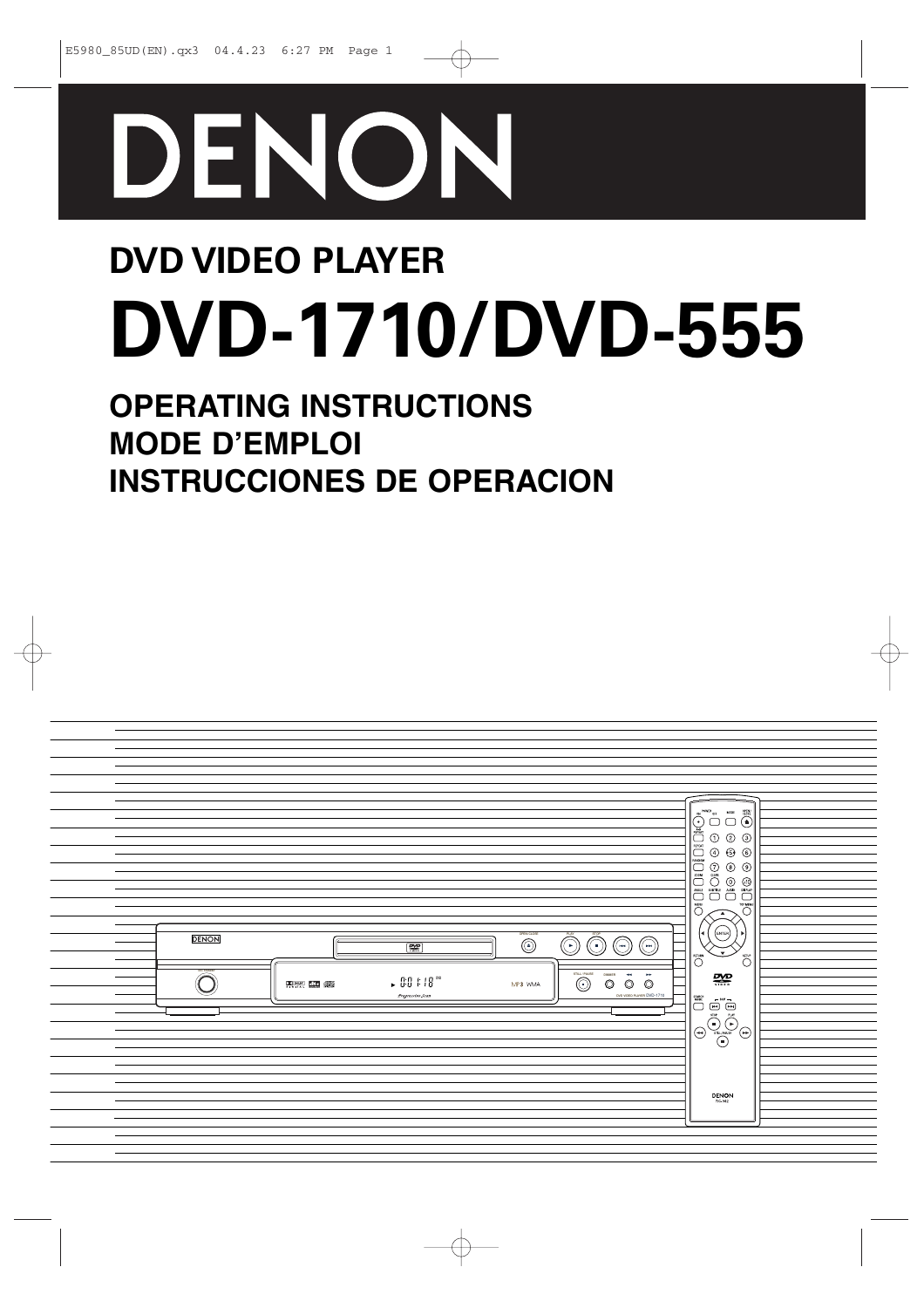**WARNING:** TO REDUCE THE RISK OF FIRE OR ELECTRIC SHOCK, DO NOT EXPOSE THIS APPLIANCE TO RAIN OR MOISTURE.

> The lightning flash with arrowhead symbol, within an equilateral triangle, is intended to alert the user to the presence of uninsulated "dangerous voltage" within the product's enclosure that may be of sufficient magnitude to constitute a risk of electric shock to persons. The exclamation point within an equilateral triangle is intended to alert the user to the presence of important operating and maintenance (servicing) instructions in

the literature accompanying the appliance.



TO REDUCE THE RISK OF ELECTRIC SHOCK, DO NOT REMOVE COVER (OR BACK). NO USER SERVICEABLE PARTS INSIDE. REFER SERVICING TO QUALIFIED SERVICE PERSONNEL.

#### **PRECAUTIONS**

#### **Laser Safety**

This unit employs a laser. Only a qualified service person should remove the cover or attempt to service this device, due to possible eye injury.

| <b>CAUTION:</b> | USE OF CONTROLS OR ADJUSTMENTS OR PERFORMANCE OF PROCEDURES OTHER THAN THOSE SPECI-       |
|-----------------|-------------------------------------------------------------------------------------------|
|                 | FIED HEREIN MAY RESULT IN HAZARDOUS RADIATION EXPOSURE.                                   |
| <b>CAUTION:</b> | VISIBLE AND INVISIBLE LASER RADIATION WHEN OPEN AND INTERLOCK DEFEATED. DO NOT STARE INTO |
|                 | RFAM                                                                                      |
| LOCATION:       | INSIDE. NEAR THE DECK MECHANISM.                                                          |

**FCC WARNING- This equipment may generate or use radio frequency energy. Changes or modifications to this equipment may cause harmful interference unless the modifications are expressly approved in the instruction manual. The user could lose the authority to operate this equipment if an unauthorized change or modification is made.**

#### **RADIO-TV INTERFERENCE**

This equipment has been tested and found to comply with the limits for a Class B digital device, pursuant to Part 15 of the FCC Rules. These limits are designed to provide reasonable protection against harmful interference in a residential installation. This equipment generates, uses, and can radiate radio frequency energy and, if not installed and used in accordance with the instructions, may cause harmful interference to radio communications. However, there is no guarantee that interference will not occur in a particular installation. If this equipment does cause harmful interference to radio or television reception, which can be determined by turning the equipment off and on, the user is encouraged to try to correct the interference by one or more of the following measures:

- 1) Reorient or relocate the receiving antenna.
- 2) Increase the separation between the equipment and receiver.
- 3) Connect the equipment into an outlet on a circuit different from that to which the receiver is connected.
- 4) Consult the dealer or an experienced radio/TV technician for help.

#### **This Class B digital apparatus complies with Canadian ICES-003. Cet appareil numérique de la classe B est conforme à la norme NMB-003 du Canada.**

**CAUTION: TO PREVENT ELECTRIC SHOCK, MATCH WIDE BLADE OF PLUG TO WIDE SLOT, FULLY INSERT.**

**ATTENTION: POUR ÉVITER LES CHOC ÉLECTRIQUES, INTRODUIRE LA LAME LA PLUS LARGE DE LA FICHE DANS LA BORNE CORRESPONDANTE DE LA PRISE ET POUSSER JUSQU'AU FOND.**

Nonuse periods - Turn the unit off when it is not in use. Unplug the unit from the household AC outlet if it is not to be used for a long time. Unplug the unit during lightning storms.

Please read this operating instructions carefully before using your DVD video player, and keep it for future reference.

#### **A NOTE ABOUT RECYCLING**

This product's packaging materials are recyclable and can be reused. Please dispose of any materials in accordance with your local recycling regulations.

Batteries should never be thrown away or incinerated but disposed of in accordance with your local regulations concerning chemical wastes.

- Keep the set away from moisture water and dust.
- Never disassemble or modify the set in any way.
- ¡Do not put heavy objects on the AC power cord.
- Keep the AC power cord away from heat appliances.
- Once the AC power cord is damaged be sure to replace with a new one.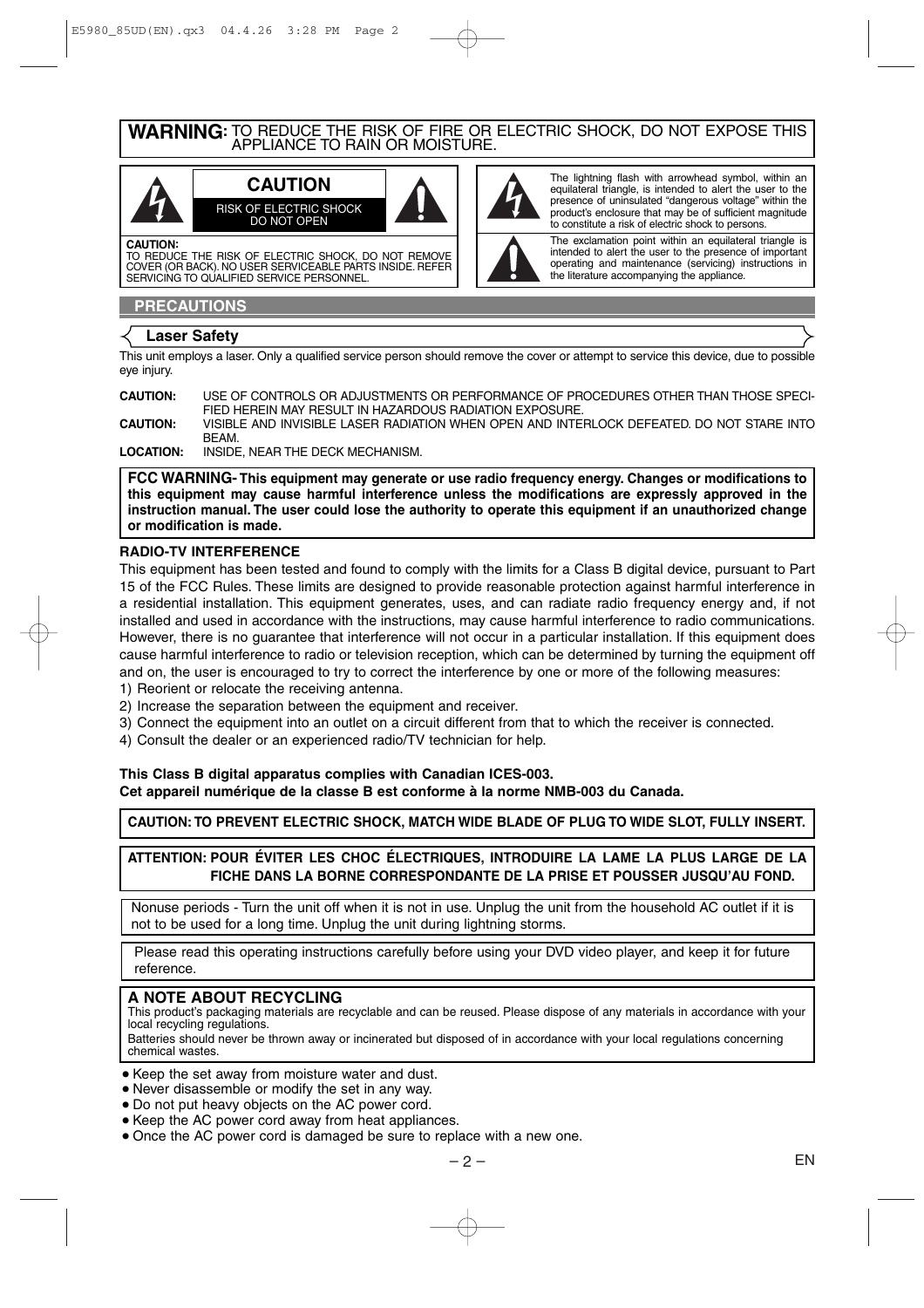## **Important Safeguards**

- 1) Read Instructions All the safety and operating instructions should be read before the product is operated.
- 2) Retain Instructions The safety and operating instructions should be retained for future reference.
- 3) Heed Warnings All warnings on the product and in the operating instructions should be adhered to.
- 4) Follow Instructions All operating and use instructions should be followed.
- 5) Cleaning Unplug this product from the wall outlet before cleaning. Do not use liquid cleaners or aerosol cleaners. Use a damp cloth for cleaning.
- 6) Attachments Do not use attachments not recommended by the product manufacturer as they may cause hazards.
- 7) Water and Moisture Do not use this product near water - for example, near a bath tub, wash bowl, kitchen sink, or laundry tub; in a wet basement; or near a swimming pool; and the like.
- 8) Accessories Do not place this product on an unstable cart, stand, tripod, bracket, or table. The product may fall, causing serious injury to a child or adult, and serious damage to the product. Use only with a cart, stand, tripod, bracket, or table recommended by the manufacturer, or sold with the product. Any mounting

of the product should follow the manufacturer's instructions, and should use a mounting accessory recommended by the manufacturer.



- 10) Ventilation Slots and openings in the cabinet are provided for ventilation and to ensure reliable operation of the product and to protect it from overheating, and these openings must not be blocked or covered. The openings should never be blocked by placing the product on a bed, sofa, rug, or other similar surface. This product should not be placed in a built-in installation such as a bookcase or rack unless proper ventilation is provided or the manufacturer's instructions have been adhered to.
- 11) Power Sources This product should be operated only from the type of power source indicated on the marking label. If you are not sure of the type of power supply to your home, consult your product dealer or local power company. For products intended to operate from battery power, or other sources, refer to the operating instructions.
- 12) Grounding or Polarization This product may be equipped with a polarized alternating-current line plug (a plug having one blade wider than the other). This plug will fit into the power outlet only one way. This is a safety feature. If you are unable to insert the plug fully into the outlet, try reversing the plug. If the plug should still fail to fit, contact your electrician to replace your obsolete outlet. Do not defeat the safety purpose of the polarized plug.
- 13) Power-Cord Protection Power-supply cords should be routed so that they are not likely to be walked on or pinched by items placed upon or against them, paying particular attention to cords at plugs, convenience receptacles, and the point where they exit from the product.
- 14) Lightning For added protection for this product during a lightning storm, or when it is left unattended and unused for long periods of time, unplug it from the wall outlet. This will prevent damage to the product due to lightning and power-line surges.
- 15) Power lines An outside antenna system should not be located in the vicinity of overhead power lines or other electric light or power circuits, or where it can fall into such power lines or circuits. When installing an outside antenna system, extreme care should be taken to keep from touching such power lines or circuits as contact with them might be fatal.
- 16) Overloading Do not overload wall outlets, extension cords, or integral convenience receptacles as this can result in a risk of fire or electric shock.
- 17) Object and Liquid Entry Never push objects of any kind into this product through openings as they may touch dangerous voltage points or short-out parts that could result in a fire or electric shock. Never spill liquid of any kind on the product.
- 18) Servicing Do not attempt to service this product yourself as opening or removing covers may expose you to dangerous voltage or other hazards. Refer all servicing to qualified service personnel.
- 19) Damage Requiring Service Unplug this product from the wall outlet and refer servicing to qualified service personnel under the following conditions:
	- a) When the power-supply cord or plug is damaged,
	- b) If liquid has been spilled, or objects have fallen into the product,
	- c) If the product has been exposed to rain or water,
	- d) If the product does not operate normally by following the operating instructions. Adjust only those controls that are covered by the operating instructions as an improper adjustment of other controls may result in damage and will often require extensive work by a qualified technician to restore the product to its normal operation,
	- e) If the product has been dropped or damaged in any way.
	- f) When the product exhibits a distinct change in performance - this indicates a need for service.
- 20) Replacement Parts When replacement parts are required, be sure the service technician has used replacement parts specified by the manufacturer or have the same characteristics as the original part. Unauthorized substitutions may result in fire, electric shock, or other hazards.
- 21) Safety Check Upon completion of any service or repairs to this product, ask the service technician to perform safety checks to determine that the product is in proper operating condition.
- 22) Heat The product should be situated away from heat sources such as radiators, heat registers, stoves, or other products (including amplifiers) that produce heat.

PORTABLE CART WARNING (Symbol provided by RETAC)

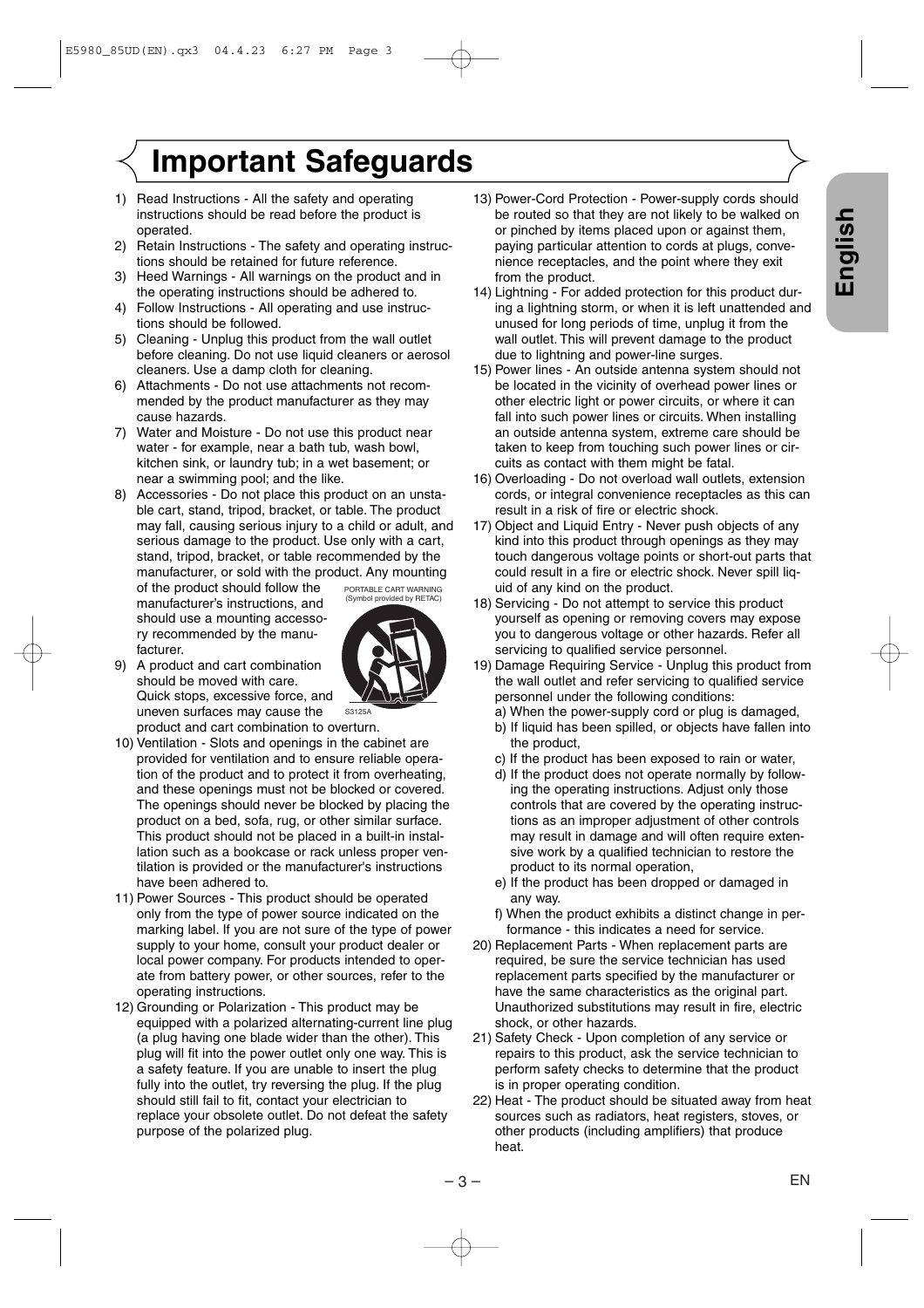## **TABLE OF CONTENTS**

| $\blacksquare$ PRECAUTIONS $\ldots \ldots \ldots \ldots \ldots \ldots \ldots \ldots \ldots \ldots$<br>Notice for the progressive scan outputs 5<br>$\blacksquare$ FUNCTIONAL OVERVIEW $\ldots \ldots \ldots \ldots \ldots \ldots \ldots \ldots$<br>REMOTE CONTROL8<br>Tour of the remote control $\ldots \ldots \ldots \ldots \ldots$<br>$\blacksquare$ CONNECTIONS $\ldots \ldots \ldots \ldots \ldots \ldots \ldots \ldots \ldots \ldots$<br>Connection to an audio system  13<br>Connection to a TV (for video) 14<br>$\blacksquare$ PLAYING A DISC $\ldots \ldots \ldots \ldots \ldots \ldots \ldots \ldots \ldots \ldots \ldots$<br>Brightness of the Front Panel Display. 15<br>CALLING UP A MENU SCREEN DURING |
|-----------------------------------------------------------------------------------------------------------------------------------------------------------------------------------------------------------------------------------------------------------------------------------------------------------------------------------------------------------------------------------------------------------------------------------------------------------------------------------------------------------------------------------------------------------------------------------------------------------------------------------------------------------------------------------------------------------------------|
|                                                                                                                                                                                                                                                                                                                                                                                                                                                                                                                                                                                                                                                                                                                       |
|                                                                                                                                                                                                                                                                                                                                                                                                                                                                                                                                                                                                                                                                                                                       |
|                                                                                                                                                                                                                                                                                                                                                                                                                                                                                                                                                                                                                                                                                                                       |
|                                                                                                                                                                                                                                                                                                                                                                                                                                                                                                                                                                                                                                                                                                                       |
|                                                                                                                                                                                                                                                                                                                                                                                                                                                                                                                                                                                                                                                                                                                       |
|                                                                                                                                                                                                                                                                                                                                                                                                                                                                                                                                                                                                                                                                                                                       |
|                                                                                                                                                                                                                                                                                                                                                                                                                                                                                                                                                                                                                                                                                                                       |
|                                                                                                                                                                                                                                                                                                                                                                                                                                                                                                                                                                                                                                                                                                                       |
|                                                                                                                                                                                                                                                                                                                                                                                                                                                                                                                                                                                                                                                                                                                       |
|                                                                                                                                                                                                                                                                                                                                                                                                                                                                                                                                                                                                                                                                                                                       |
|                                                                                                                                                                                                                                                                                                                                                                                                                                                                                                                                                                                                                                                                                                                       |
|                                                                                                                                                                                                                                                                                                                                                                                                                                                                                                                                                                                                                                                                                                                       |
|                                                                                                                                                                                                                                                                                                                                                                                                                                                                                                                                                                                                                                                                                                                       |
|                                                                                                                                                                                                                                                                                                                                                                                                                                                                                                                                                                                                                                                                                                                       |
|                                                                                                                                                                                                                                                                                                                                                                                                                                                                                                                                                                                                                                                                                                                       |
|                                                                                                                                                                                                                                                                                                                                                                                                                                                                                                                                                                                                                                                                                                                       |
|                                                                                                                                                                                                                                                                                                                                                                                                                                                                                                                                                                                                                                                                                                                       |
|                                                                                                                                                                                                                                                                                                                                                                                                                                                                                                                                                                                                                                                                                                                       |
|                                                                                                                                                                                                                                                                                                                                                                                                                                                                                                                                                                                                                                                                                                                       |
|                                                                                                                                                                                                                                                                                                                                                                                                                                                                                                                                                                                                                                                                                                                       |
|                                                                                                                                                                                                                                                                                                                                                                                                                                                                                                                                                                                                                                                                                                                       |
|                                                                                                                                                                                                                                                                                                                                                                                                                                                                                                                                                                                                                                                                                                                       |
|                                                                                                                                                                                                                                                                                                                                                                                                                                                                                                                                                                                                                                                                                                                       |
|                                                                                                                                                                                                                                                                                                                                                                                                                                                                                                                                                                                                                                                                                                                       |
|                                                                                                                                                                                                                                                                                                                                                                                                                                                                                                                                                                                                                                                                                                                       |
|                                                                                                                                                                                                                                                                                                                                                                                                                                                                                                                                                                                                                                                                                                                       |
|                                                                                                                                                                                                                                                                                                                                                                                                                                                                                                                                                                                                                                                                                                                       |
|                                                                                                                                                                                                                                                                                                                                                                                                                                                                                                                                                                                                                                                                                                                       |
|                                                                                                                                                                                                                                                                                                                                                                                                                                                                                                                                                                                                                                                                                                                       |
|                                                                                                                                                                                                                                                                                                                                                                                                                                                                                                                                                                                                                                                                                                                       |
|                                                                                                                                                                                                                                                                                                                                                                                                                                                                                                                                                                                                                                                                                                                       |
|                                                                                                                                                                                                                                                                                                                                                                                                                                                                                                                                                                                                                                                                                                                       |
|                                                                                                                                                                                                                                                                                                                                                                                                                                                                                                                                                                                                                                                                                                                       |
| Fast Forward / Reverse Search 16                                                                                                                                                                                                                                                                                                                                                                                                                                                                                                                                                                                                                                                                                      |
| Slow Forward / Slow Reverse  16                                                                                                                                                                                                                                                                                                                                                                                                                                                                                                                                                                                                                                                                                       |
|                                                                                                                                                                                                                                                                                                                                                                                                                                                                                                                                                                                                                                                                                                                       |
|                                                                                                                                                                                                                                                                                                                                                                                                                                                                                                                                                                                                                                                                                                                       |

| REPEAT TITLE / CHAPTER. 17                                                                              |  |
|---------------------------------------------------------------------------------------------------------|--|
| REPEAT TRACK / GROUP / ALL 17                                                                           |  |
|                                                                                                         |  |
|                                                                                                         |  |
|                                                                                                         |  |
| MP3 / JPEG / WMA Playback  18                                                                           |  |
|                                                                                                         |  |
|                                                                                                         |  |
| Program Playback (MP3/JPEG/WMA) 20                                                                      |  |
| Random Playback (MP3/JPEG/WMA) 20                                                                       |  |
|                                                                                                         |  |
|                                                                                                         |  |
|                                                                                                         |  |
|                                                                                                         |  |
| Changing the On-Screen Display 22                                                                       |  |
|                                                                                                         |  |
|                                                                                                         |  |
| Black Level Setting  22                                                                                 |  |
|                                                                                                         |  |
| $\blacksquare$ DVD SETUP $\ldots \ldots \ldots \ldots \ldots \ldots \ldots \ldots \ldots \ldots \ldots$ |  |
|                                                                                                         |  |
|                                                                                                         |  |
| Audio Setting24                                                                                         |  |
|                                                                                                         |  |
|                                                                                                         |  |
| IF YOU FORGET THE PASSWORD24                                                                            |  |
| CONTROL LEVELS24                                                                                        |  |
| Returning all selections of SETUP(except for                                                            |  |
| RATINGS) to their default settings 24                                                                   |  |
|                                                                                                         |  |
| TROUBLESHOOTING GUIDE26                                                                                 |  |
|                                                                                                         |  |
|                                                                                                         |  |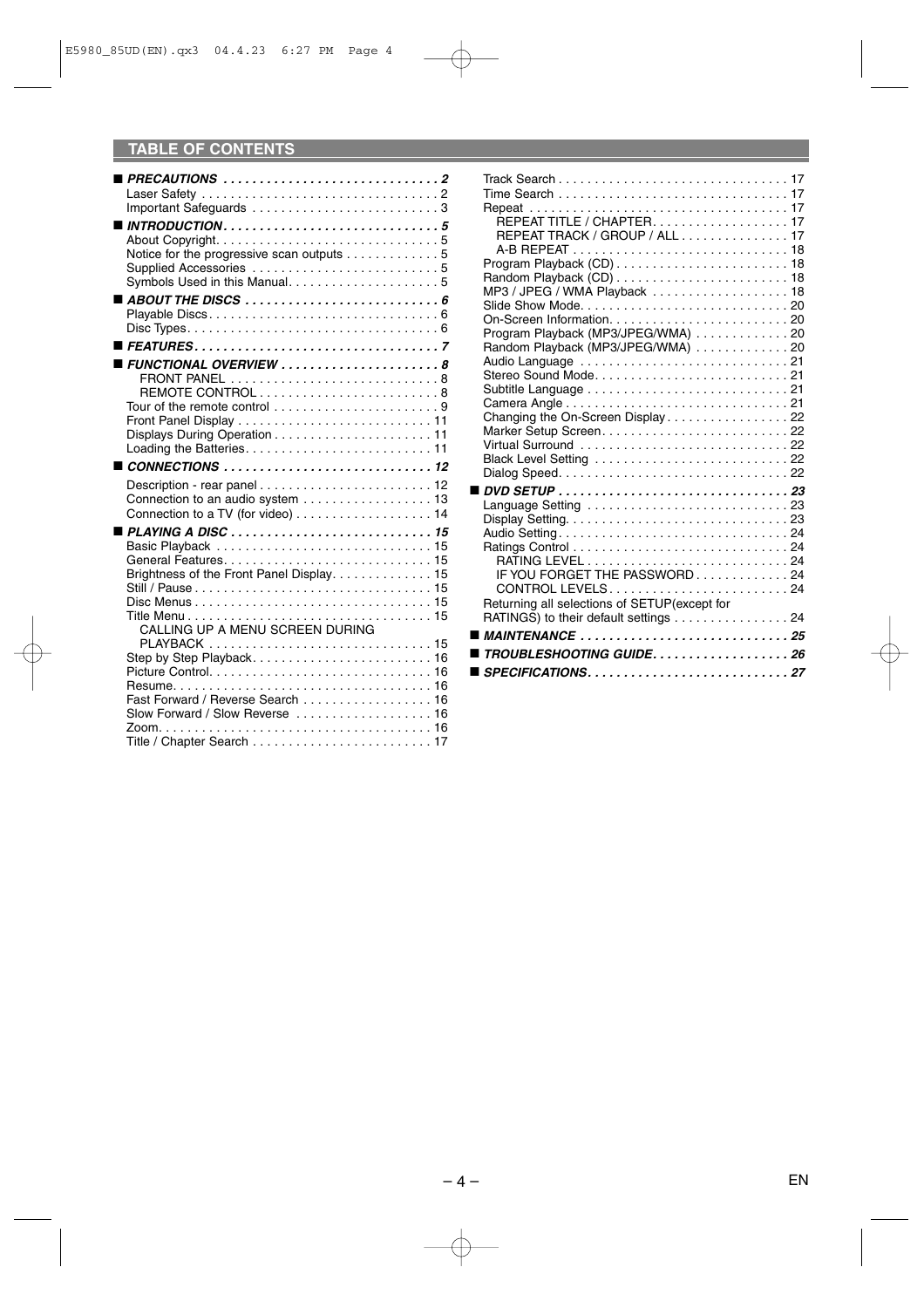#### **INTRODUCTION**

The serial number of this product may be found on the back of the DVD player. No others have the same serial number as yours. You should record the number and other vital information here and retain this book as a permanent record of your purchase to aid identification in case of theft. Serial numbers are not kept on file.

| Date of Purchase     |  |
|----------------------|--|
| Dealer Purchase from |  |
| Dealer Address       |  |
| Dealer Phone No.     |  |
| Model No.            |  |
| Serial No.           |  |

#### **About Copyright**

Unauthorized copying, broadcasting, public performance and lending of discs are prohibited.

This product incorporates copyright protection technology that is protected by method claims of certain U.S. patents and other intellectual property rights owned by Macrovision Corporation and other rights owners. Use of this copyright protection technology must be authorised by Macrovision Corporation, and is intended for home and other limited viewing uses only unless otherwise authorised by Macrovision Corporation. Reverse engineering or disassembly is prohibited.

Apparatus Claims of U. S. Patent Nos, 4,631,603, 4,577,216, 4,819,098, and 4,907,093 licensed for limited viewing uses only.

#### **Notice for the progressive scan outputs**

Consumers should note that not all high definition television sets are fully compatible with this product and may cause artifacts to be displayed in the picture. In case of 525 progressive scan picture problems, it is recommended that the user switch the connection to the 'standard definition' output. If there are questions regarding our TV set compatibility with this model 525p DVD player, please contact our customer service center.

#### **Supplied Accessories**

Please check to make sure the following items are included with the main unit in the carton.



#### **Symbols Used in this Manual**

**MP3 CD DVD-V**

The following symbols appear below in some headings and notes in this manual, with the following meanings.

: Description refers to playback of DVD-Video discs. (including DVD-R/RW discs)

: Description refers to playback of Audio CDs.

: Description refers to playback of discs formatted with MP3.

: Description refers to viewing of JPEG discs. **JPEG**

**WMA** : Description refers to playback of discs formatted with WMA.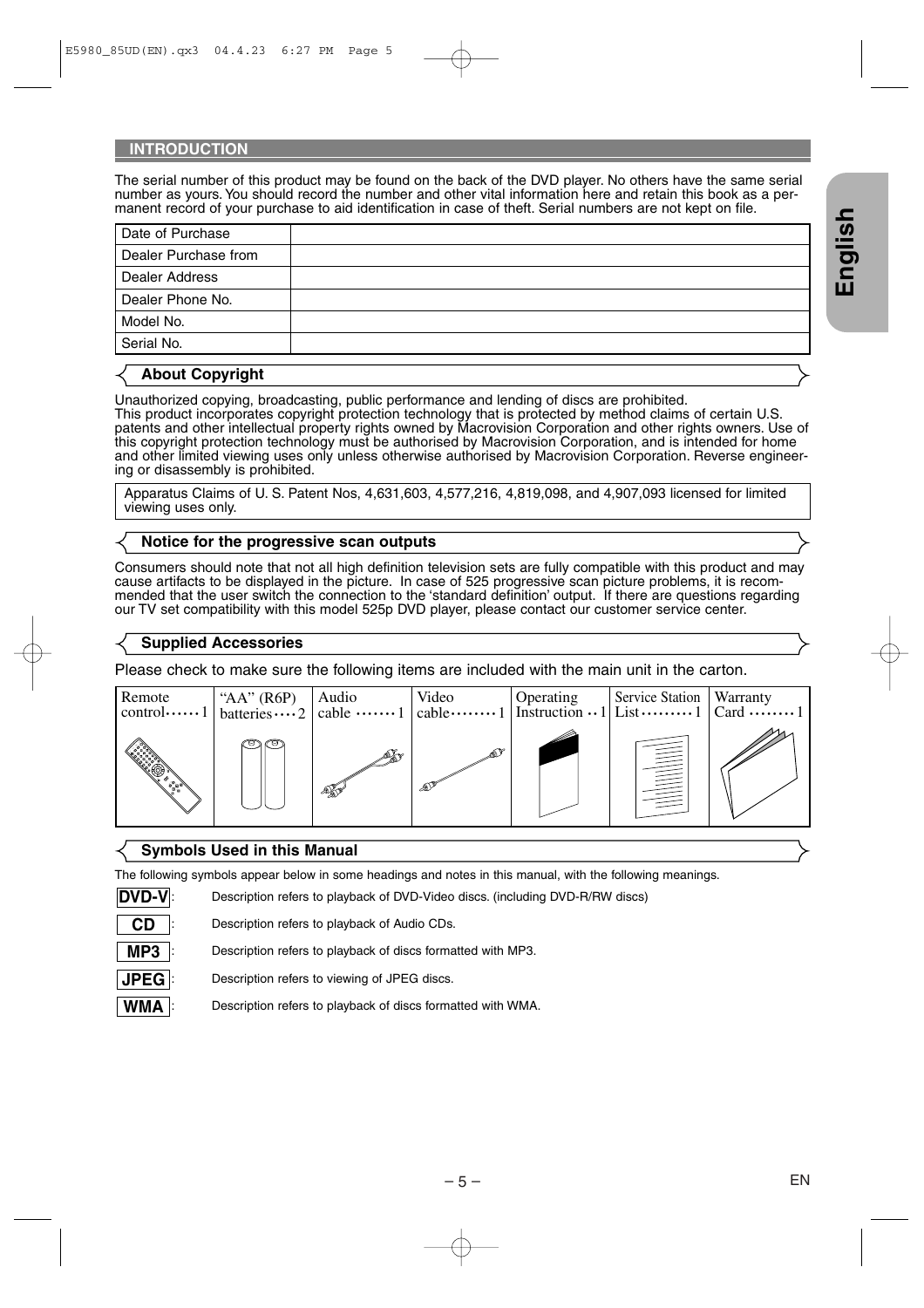#### **Playable Discs**

#### **The following discs can be played back on this DVD player.**

| <b>Usable</b><br>discs      | Mark (logo)                                                                                    | <b>Recorded</b><br>signals                       | <b>Disc Size</b> |
|-----------------------------|------------------------------------------------------------------------------------------------|--------------------------------------------------|------------------|
| DVD-Video<br>(NOTE 1)       | VIDEO<br>VIDEO                                                                                 | Digital video                                    | $12 \text{ cm}$  |
| DVD-R<br>DVD-RW<br>(NOTE 2) | DVD<br><b>PW</b>                                                                               | (MPEG2)                                          | 8 cm             |
| CD<br>CD-R                  | COMPACT                                                                                        | Digital audio<br>MP3                             | 12 cm            |
| CD-RW<br>(NOTE 3)           | COMPACT<br>COMPACT<br><b>DIGITAL AUDIO</b><br><b>DIGITAL AUDIO</b><br>ReWritable<br>Recordable | <b>WMA (NOTE 4)</b><br>Digital picture<br>(JPEG) | 8 cm             |
| Picture CD                  | <b>Kodak</b><br><b>Picture CD</b><br><b>COMPATIBLE</b>                                         | JPEG                                             | 12 cm            |

NOTE 1: Some DVD-Video discs do not operate as described in this manual due to the intentions of the discs' producers.

- NOTE 2: Discs that have not be finalized cannot be played. Depending on the disc's recording status, the disc may not be accepted or may not be played normally (the picture or sound may be not be smooth, etc.).
- NOTE 3: Some of CD-R/CD-RW discs may be incompartible because of "scratch and stain of disc", "Recording condition", and "Characteristic of Recorder". NOTE 4:  $\sum_{\text{max}}$  Windows Media and the Windows logo are
- trademarks or registered trademarks of Microsoft Corporation in the United States and/or other countries.

This player conforms to the NTSC color system. You cannot play discs recorded in other color systems such as PAL.

• Some discs include region codes as shown below.



- The number inside the symbol refers to a region of the world, and a disc encoded in a specific region format can only be played back on DVD players with the same region code.
- **On the following discs, only the sound can be heard (picture cannot be viewed). CDV CD-G**
- ¡**NEVER play back the following discs. Otherwise, malfunction may result! DVD-RAM CD-I Photo CD Video CD DVD with region codes other than 1 or ALL DVD-ROM for personal computers**
	- **CD-ROM for personal computers**

¡**On the following disc, the sound MAY NOT be heard.**

**Super Audio CD**

**NOTE: Only the sound recorded on the normal CD layer can be delivered. The sound recorded on the high density Super Audio CD layer cannot be delivered.**

¡*Any other discs without compatibility indications.*

## **Disc Types**

#### **[DVD-Video]**

Data on a DVD is divided into sections called "titles," and then into subsections called "chapters," each of which is given a title or chapter number. Playback conditions are preset on some DVD-Video discs, and these playback conditions take priority over user operations on this player. If a function you selected does not run as desired, refer to the manual accompanying the disc.



#### **[Audio CD]**

Data on an Audio CD is divided into sections called "tracks," each of which is given a track number.



#### **[MP3, JPEG, WMA]**

Data on an MP3, JPEG or WMA are divided into sections called "groups" and then into subsections called "tracks," each of which is given a group or track number.



#### **CAUTION:**

- Use caution not to pinch your finger in the disc slot.
- Be sure to remove a disc and unplug the AC power cord from the outlet before carrying the DVD player.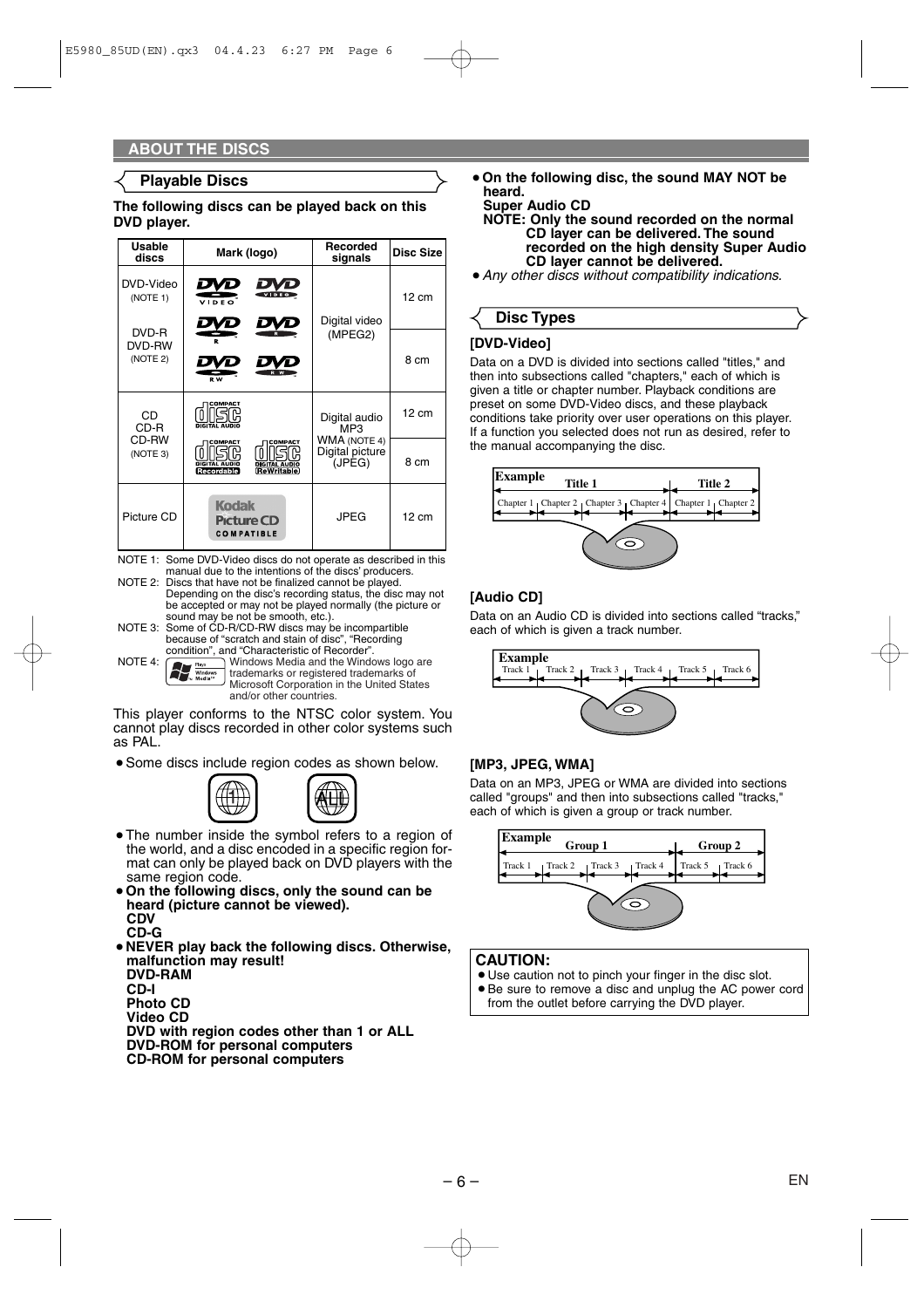#### ¡**Progressive Scan system**

Unlike conventional interlace scanning, the progressive scan system provides less flickering and images in higher resolution than that of traditional (525i) television signals.

#### ¡**Dolby Digital Sound**

By hooking this player up to a Multi - Channel Dolby Digital decoder, you can enjoy high-quality Dolby Digital 5.1 channel surround sound as heard in the movie theaters.

#### ¡**DTS (Digital Theater System)**

When this player is connected to the DTS decoder, you can enjoy 5.1channel surround system which reproduces the original sound as truthfully as possible. 5.1 channel surround system is developed by the<br>Digital Theater System, Inc.

#### ¡**Dialog Speed**

Playback in slightly faster or slower speed while keeping the sound quality as in the normal playback. Dialog speed is available only on discs recorded in the Dolby Digital format.

**• Still/fast/slow/step playback**<br>Various playback modes are available including still pictures, fast forward/reverse, slow motion and step frames.

#### **• Still Mode**

The resolution of pictures while in the still (pause) mode is adjusted.

¡**Random playback for audio CD, MP3, JPEG, and WMA**

This player can shuffle the order of tracks to play them in random order.

¡**Program playback for audio CD, MP3, JPEG, and WMA**

You can program the order of tracks to play them in a desired order.

- ¡**DVD menus in a desired language**  You can display DVD menus in a desired language, if available on a DVD.
- ¡**Auto standby**

The power turns off automatically if there is no activity at the player or its remote for more than 35 minutes. (Refer to page 23.)

- ¡**Subtitles in a desired language**  You can select a desired language for a subtitle if that language is available on a disc.
- ¡**Selecting a camera angle**  You can select the desired camera angle if a disc contains sequences recorded from different angles.
- ¡**Choices for audio language and sound mode**  You can select the desired audio language and sound mode if different languages and modes are available on a disc.
- ¡**Ratings Control (Parental lock)**

You can set the control level to limit playback of discs which may not be suitable for children.

- ¡**Automatic detection of discs**  This player automatically detects if a loaded disc is DVD-Video, Audio CD, MP3, JPEG, or WMA.
- ¡**Playing an MP3 disc**

You can enjoy MP3 files which are recorded on CD-R/RW.

#### ¡**Direct Search**

You can search the desired title, chapter, and track with numeric button during playback or in stop mode.

#### ¡**On-screen display**

Information about the current operation can be displayed on a TV screen, allowing you to confirm the currently active functions (such as program playback), on the TV screen using the remote control.

#### ¡**Dimmer**

The brightness of the display can be varied.

#### ¡**Screen Saver**

The screen saver program starts if there is no activity at the player or its remote for more than 5 minutes. The brightness of the display is darken by 75%. The program is disactivated when there is any activity.

#### ¡**Picture Control**

Picture Control adjusts among Brightness, Contrast, Color, Gamma Correction and Sharpness of the specific display.

#### ¡**Search**

- Chapter search:Search for the chapter designated by user is possible.
- Title search: Search for the title designated by user is possible.
- Track search: Search for the track designated by user is possible.
- Time search: Search for the time designated by user is possible.

#### ¡**Repeat**

| <br>Chapter: | Repeated playback of the chapter of                                                                       |
|--------------|-----------------------------------------------------------------------------------------------------------|
| Title:       | the disc being played is possible.<br>Repeated playback of the title of the                               |
| Track:       | disc being played is possible.<br>Repeated playback of the track of the<br>disc being played is possible. |
| All:         | Repeated playback is possible.<br>(exclude DVD-Video)                                                     |
| $A-B:$       | The part between A and B designated<br>by user is possible.                                               |
| Group:       | Repeated playback of the folder of<br>the MP3/JPEG/WMA disc being<br>played is possible.                  |

#### ¡**Zoom**

2-time or 4-time magnified screen can be displayed. ¡**Marker**

The part designated by user can be called back.

¡**Resume Play**

User can resume playback from the point at which the play has been stopped even if the power is turned off.

¡**Component Video Out Jacks**

Jacks located on the back of the DVD Player which are used to send high-quality video to a TV via Component Video In Jacks.

- ¡**Bit rate indication**
- ¡**DRC (Dynamic Range Control)**

You can control the range of sound volume.

- ¡**Displaying a JPEG picture**  Kodak Picture CDs can be played. Still images stored in JPEG format on CD-R/RW can also be played.
- ¡**Reproducing WMA data**  You can enjoy WMA files which are recorded on CD-R/RW.

**"Kodak Picture CD COMPATIBLE" is a trademark of Eastman Kodak Company.**

**"WMA" (Windows Media Audio) is a new audio codec developed by Microsoft® in the United States of America.**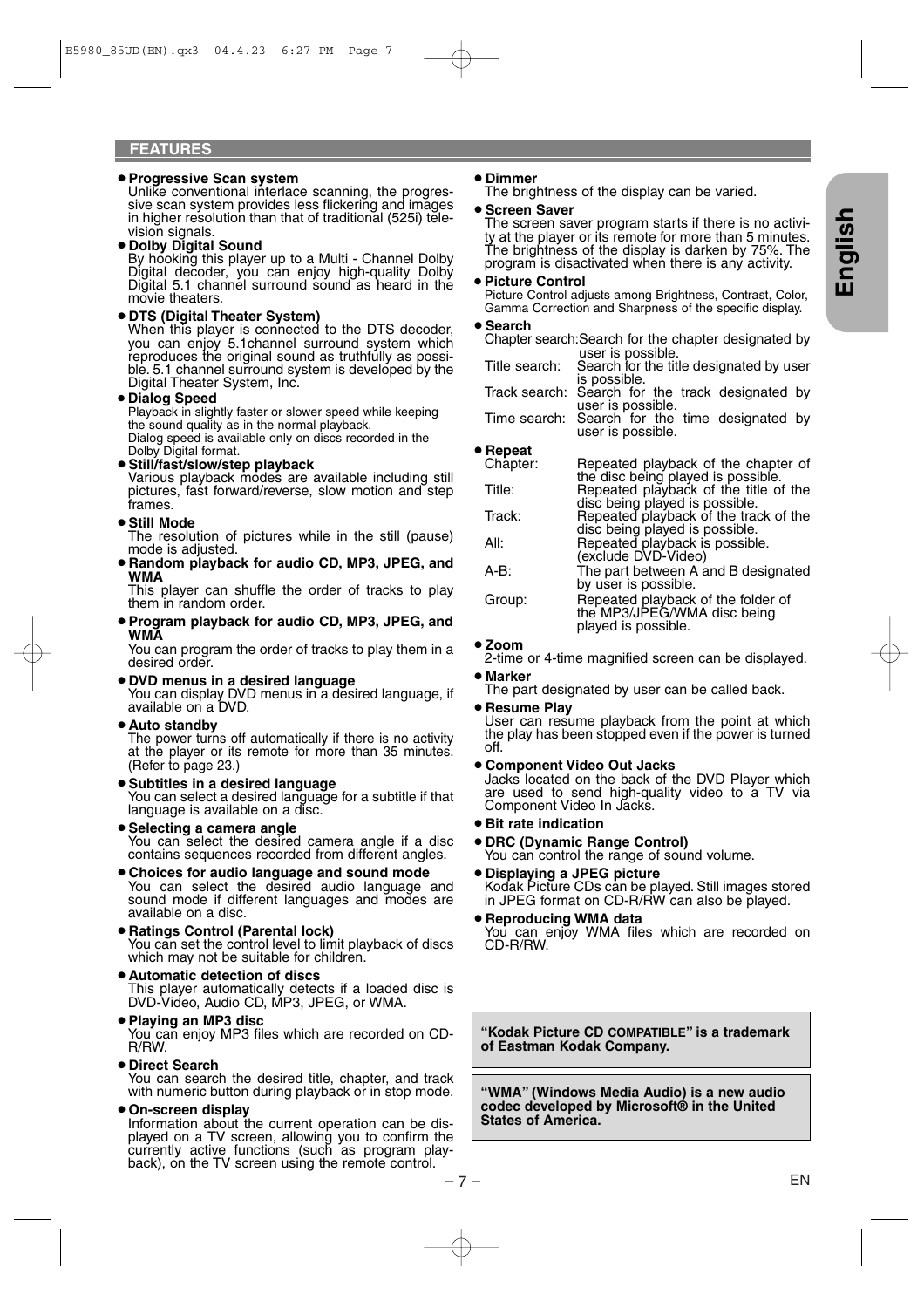**FUNCTIONAL OVERVIEW**



### **REMOTE CONTROL**



The buttons with circled numbers can only be operated with the remote control.

- **1. ON/STANDBY, (POWER ON/OFF) Buttons [page 15]**
- **2. Disc loading tray**
- **3. OPEN/CLOSE Button [page 15]**
- **4. PLAY Button [page 15]**
- **5. STILL/PAUSE Button [page 15]**
- **6. STOP Button [page 15]**
- **7. Cursor Buttons [page 15]** Use when making settings while watching the display on a TV screen.
- **8. MENU Button [page 15]**
- **9. SETUP Button [page 23]**
- **10. ENTER Button [page 15]**
- **11.** ▶▶ (SKIP UP) Button [page 17] Plays back from the beginning of the next chapter or track.
- 12. **H (SKIP DOWN)** Button [page 17] Plays back from the beginning of the current chapter or track.
- **13. DIMMER Button [page 15]**
- **14. Display, Remote Sensor Window**
- **15. A-B REPEAT Button [page 18]**
- **16. REPEAT Button [page 17]**
- **17. RANDOM Button [pages 18, 20]**
- **18. ZOOM Button [page 16]**
- **19. CLEAR Button [page 17]**
- **20. ANGLE Button [page 21]** Press to change the camera angle and see the same sequence being played back from a different angle.
- **21. RETURN Button [page 20]**
- **22. SEARCH MODE Button [page 17]**
- **23. ◀◀(Fast Reverse SEARCH) Button [page 16]**
- 24. ►► (Fast Forward SEARCH) Button [page 16] **25. SUBTITLE Button [page 21]**
- Press to select a desired subtitle language.
- **26. TOP MENU Button [page 15]**
- **27. DISPLAY Button [page 20] 28. AUDIO Button [page 21]**
	- Press to select a desired audio language or sound mode.
- **29. Numeric Buttons [page 17]**
- **30. MODE Button [page 18, 20]**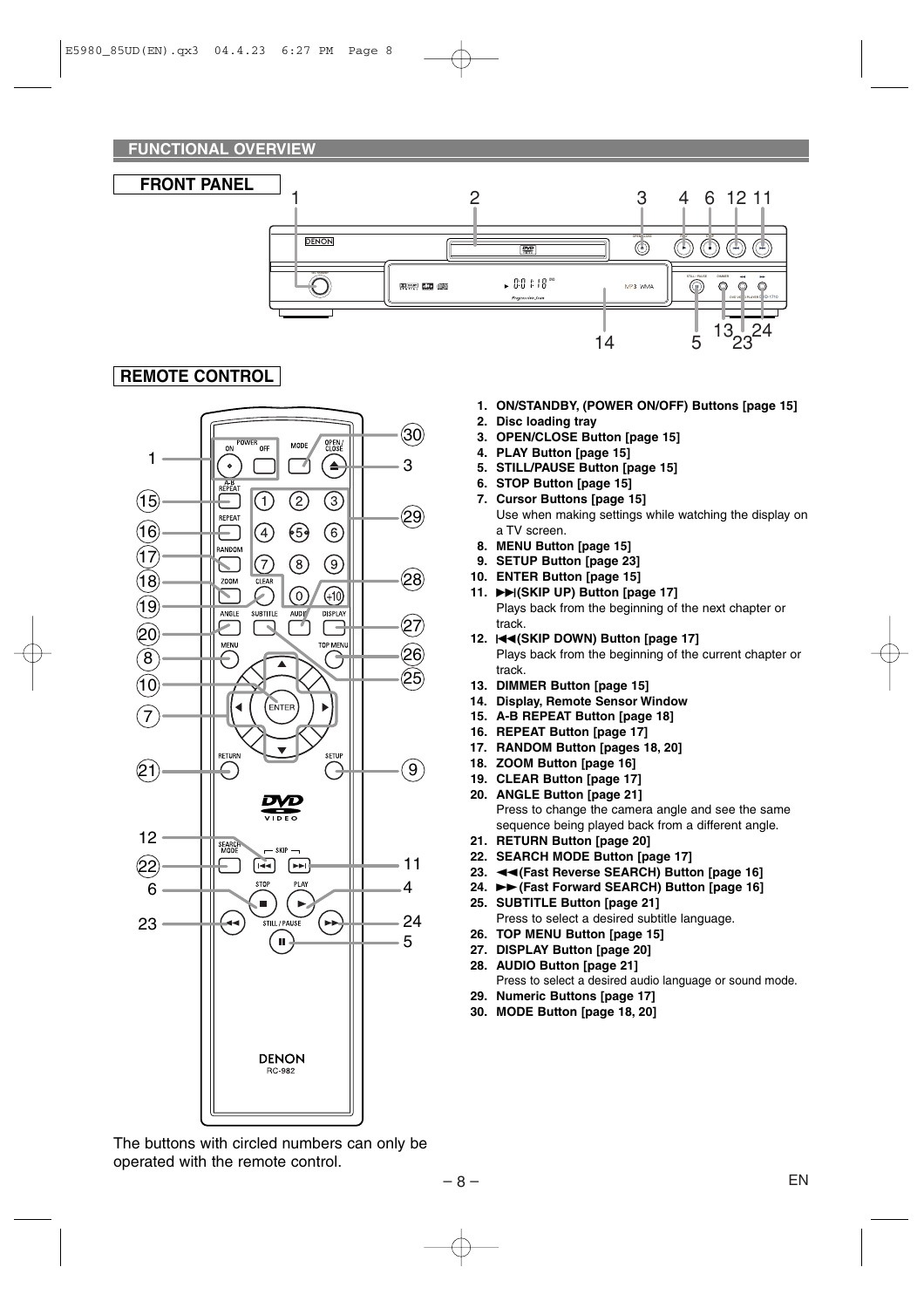### **Tour of the remote control**

Buttons on remote control work in different ways for DVD and CD : Refer to the following table for correct use.

|                                                                                                                             | <b>DVD</b>                                                                                                                                      | CD                                                                                                                                                                |  |
|-----------------------------------------------------------------------------------------------------------------------------|-------------------------------------------------------------------------------------------------------------------------------------------------|-------------------------------------------------------------------------------------------------------------------------------------------------------------------|--|
| <b>POWER</b><br>ON POWER OFF                                                                                                | • Press this to switch the<br>power between on and<br>standby.                                                                                  | $\bullet$ Press this to switch the<br>power between on and<br>standby.                                                                                            |  |
| <b>A-B REPEAT Button</b><br>REPEAT                                                                                          | • Marks a segment between A<br>and B for repeated playback.                                                                                     | • Marks a segment between A<br>and B for repeated playback.                                                                                                       |  |
| <b>REPEAT Button</b><br>REPEAT                                                                                              | • Allows you to repeat play-<br>back of a Title or Chapter.                                                                                     | • Allows you to repeat play-<br>back of a Track or Disc.                                                                                                          |  |
| <b>RANDOM Button</b><br>RANDOM                                                                                              |                                                                                                                                                 | • Allows you to play tracks<br>in random order.                                                                                                                   |  |
| <b>MODE Button</b><br>MODE                                                                                                  | • To set Picture Control.<br>• To set Black Level on/off.<br>• To activate the 3D sound<br>(Virtual surround system).<br>• To set Dialog Speed. | • Allows you to program a<br>specific order or play back<br>in random order.<br>• To activate the 3D sound<br>(Virtual surround system).                          |  |
| <b>ZOOM Button</b><br>Z00M                                                                                                  | • To magnify part of the<br>picture (x2/x4).                                                                                                    |                                                                                                                                                                   |  |
| <b>ANGLE Button</b><br>ANGLE                                                                                                | • Accesses various camera<br>angles on the disc.                                                                                                |                                                                                                                                                                   |  |
| <b>SUBTITLE Button</b><br><b>SUBTTLE</b>                                                                                    | • Accesses various subtitles<br>on the disc.                                                                                                    |                                                                                                                                                                   |  |
| <b>AUDIO Button</b><br>AUDIO                                                                                                | • Accesses various audio<br>functions on the disc.                                                                                              | • To select STEREO,<br>L-CH or R-CH.                                                                                                                              |  |
| <b>DISPLAY Button</b><br>DISPLAY                                                                                            | • Displays the current<br>disc mode.                                                                                                            | • Displays the current<br>disc mode.                                                                                                                              |  |
| <b>SEARCH MODE Button</b><br>SEARCH<br>MODE                                                                                 | • To search for a chapter, title,<br>time or marker.<br>• To rapidly return to a<br>location on the disc.                                       | • To search for a track, time<br>or marker.<br>• To rapidly return to<br>a location on the disc.                                                                  |  |
| <b>OPEN/CLOSE Button</b><br>OPEN/<br>CLOSE                                                                                  | • To open or close<br>the disc tray.                                                                                                            | • To open or close<br>the disc tray.                                                                                                                              |  |
| <b>Numeric Buttons</b><br>$(1)$ $(2)$ $(3)$<br>$\circled{4}$ $\circled{5}$ $\circled{6}$<br>$(7)$ (8) $(9)$<br>$(0)$ $(10)$ | • To select a chapter or title<br>directly.                                                                                                     | • To select a track directly.                                                                                                                                     |  |
| <b>CLEAR Button</b><br>CLEAR                                                                                                | • Clear the markers.<br>• Clear the numbers entered<br>incorrectly.<br>• To cancel the A point for<br>A-B Repeat.                               | • Clear the markers.<br>• Removes status number in<br>program input.<br>• Clear the numbers entered<br>incorrectly.<br>• To cancel the A point for<br>A-B Repeat. |  |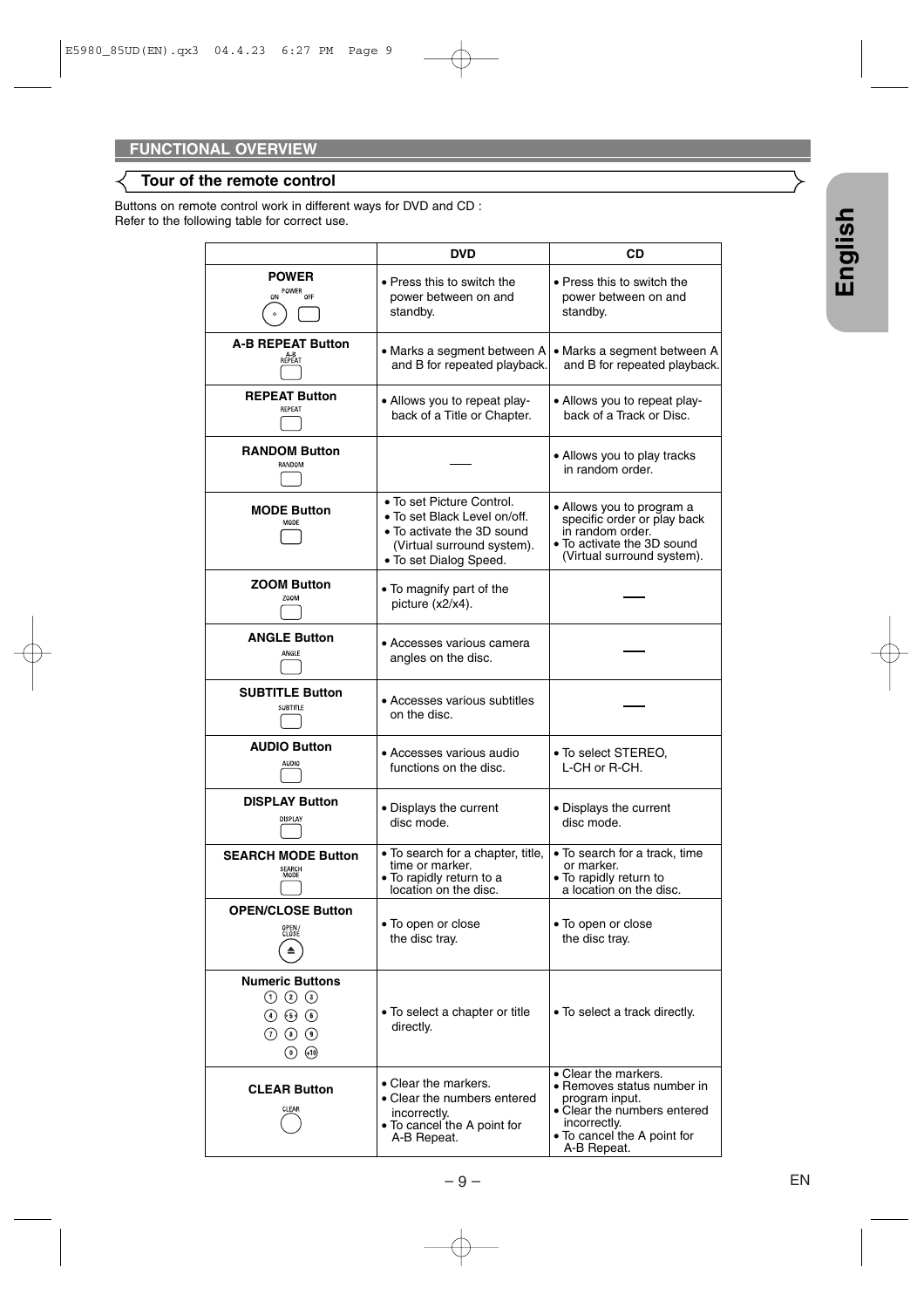### **Tour of the remote control**

|                                                     | <b>DVD</b>                                                           | CD                                                                 |
|-----------------------------------------------------|----------------------------------------------------------------------|--------------------------------------------------------------------|
| <b>MENU Button</b><br>MENU                          | • To call up the Menu on a<br>disc                                   |                                                                    |
| <b>TOP MENU Button</b><br>TOP MENU                  | • To call up the Top Menu<br>on a disc                               |                                                                    |
| <b>ENTER, Cursor Buttons</b>                        | • Moves the cursor and<br>determines its position.                   | • Moves the cursor and<br>determines its position.                 |
| <b>RETURN Button</b><br><b>RFTURN</b>               | • To return to the previous<br>operation in the DVD setup<br>menu.   | • To return to the previous<br>operation in the DVD setup<br>menu. |
| <b>SETUP Button</b><br>SFTUP                        | • To call up the DVD player's<br>Setup menu.                         | • To call up the DVD player's<br>Setup menu.                       |
| <b>SKIP Buttons</b><br>$-$ SKP $-$<br>IEEI<br>$H =$ | • To skip Chapters.                                                  | • To skip Tracks.                                                  |
| <b>SEARCH Buttons</b>                               | • Allows you to search<br>forward/backward through<br>a disc.        | • Allows you to search<br>forward/backward through<br>a disc.      |
| <b>STOP Button</b><br>STOP                          | • To stop playback.                                                  | • To stop playback.                                                |
| <b>PLAY Button</b><br>PI AV                         | • To begin disc play.                                                | • To begin disc play.                                              |
| <b>STILL/PAUSE Button</b><br>STILL / PAUSE          | • To pause disc play.<br>• Advances playback one<br>frame at a time. | • To pause disc play.                                              |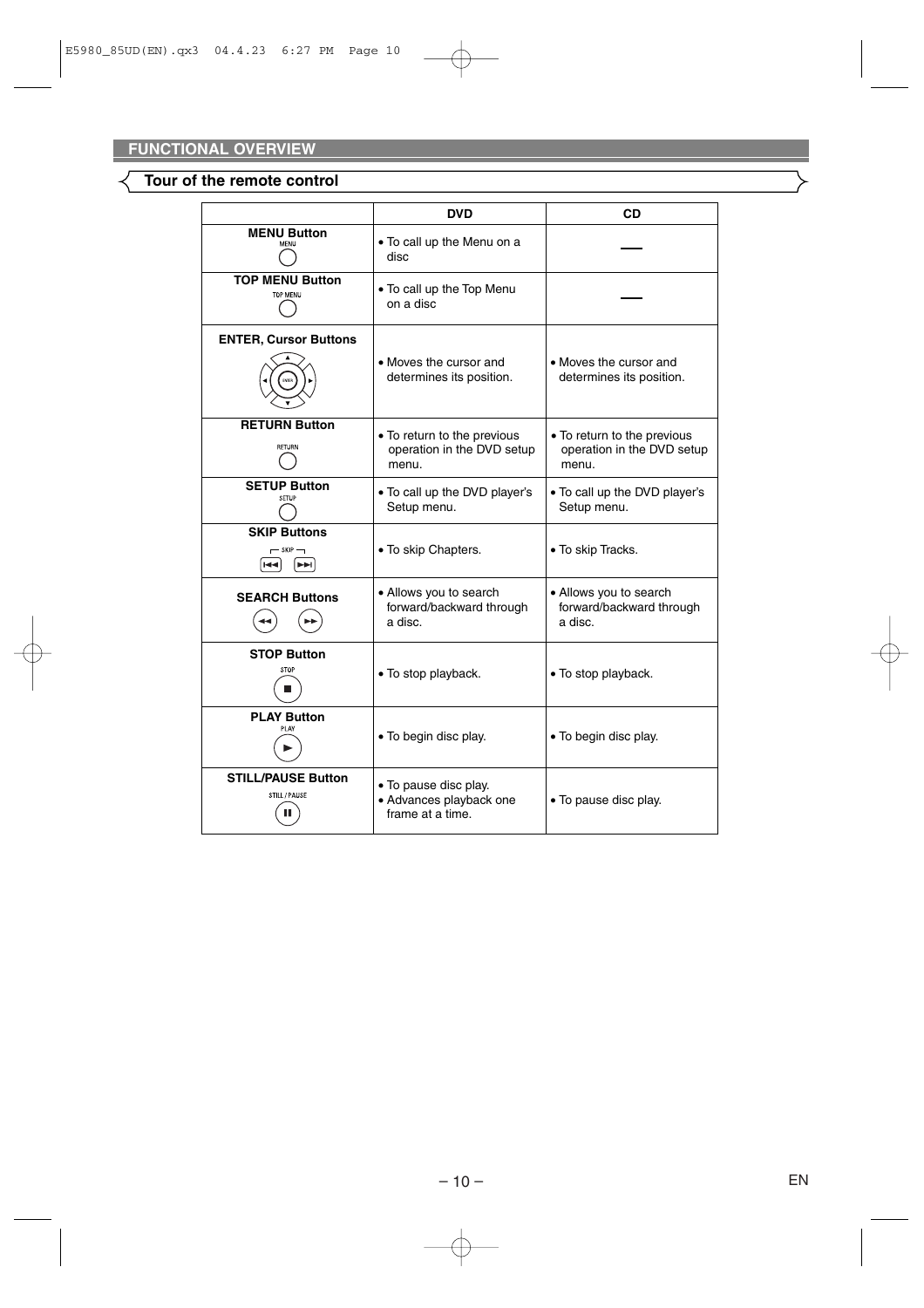

**English**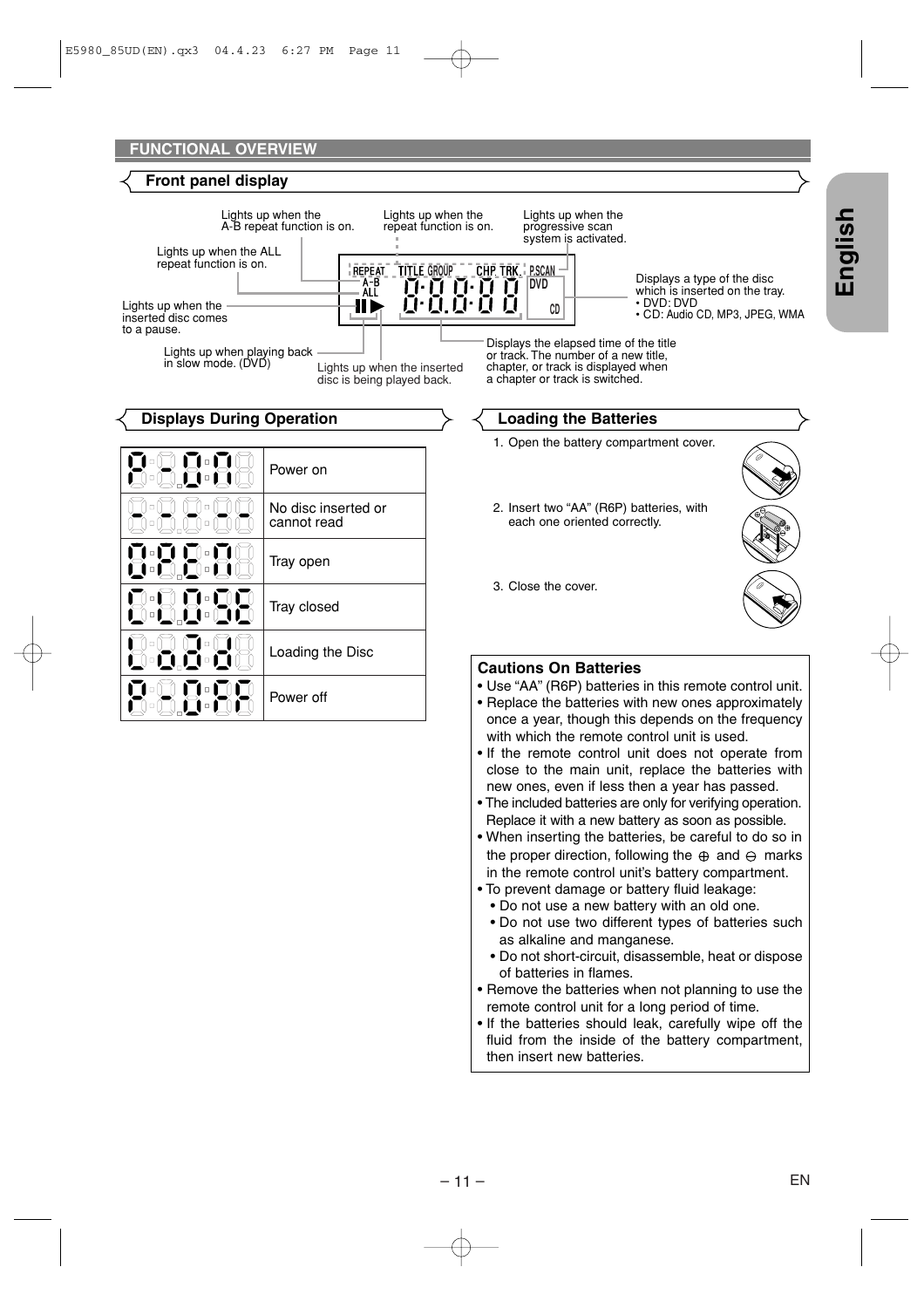#### **Description - rear panel**



#### **1. DIGITAL OUT JACKS**

Use either an optical or coaxial digital cable to connect to an AV amplifier with a built-in decoder (AV control center). **2. 2ch AUDIO OUT JACKS**

Connect to the Audio input jacks of A/V-compatible TV or wide screen TV, Stereo system.

#### **3. VIDEO OUT JACK**

Use a video cable to connect one of the jacks to Video input on your A/V-compatible TV, wide screen TV, or Stereo system. **4. COMPONENT VIDEO OUT JACKS**

Use these jacks if you have a TV with Component Video in jacks. These jacks provide  $C_R/P_R$ ,  $C_B/P_B$  and Y video. Along with S-Video, Component Video provides the best picture quality.

**5. S-VIDEO OUT JACK** Use the S-Video cable to connect this jack to the S-Video jack on your A/V-compatible TV or wide screen TV for a higher quality picture.

#### *Selecting Progressive Scan (525p/480p or Interlaced 525i/480i) Playback*

- ¡If your TV is compatible with progressive scanning (525p/480p), connect the TV to the Component Video jacks of the DVD player and set "PROGRESSIVE" to "ON" in the display setting. Next, set your TV to the progressive scan mode. Refer to page 23 for instructions on changing the display setting.
- ¡If your TV is not compatible with progressive scanning, set "PROGRESSIVE" to "OFF".
- Use a commercially available adaptor if the video input jacks of your TV or monitor is the BNC type.

#### *What is Progressive Scanning?*

¡Unlike conventional interlace scanning, the progressive scan system provides less flickering and images in higher resolution than that of traditional (525i/480i) television signals.

**Manufactured under license from Dolby Laboratories. "Dolby" and the double-D symbol are trademarks of Dolby Laboratories.**

**"DTS" and "DTS Digital Out" are trademarks of Digital Theater Systems,Inc.**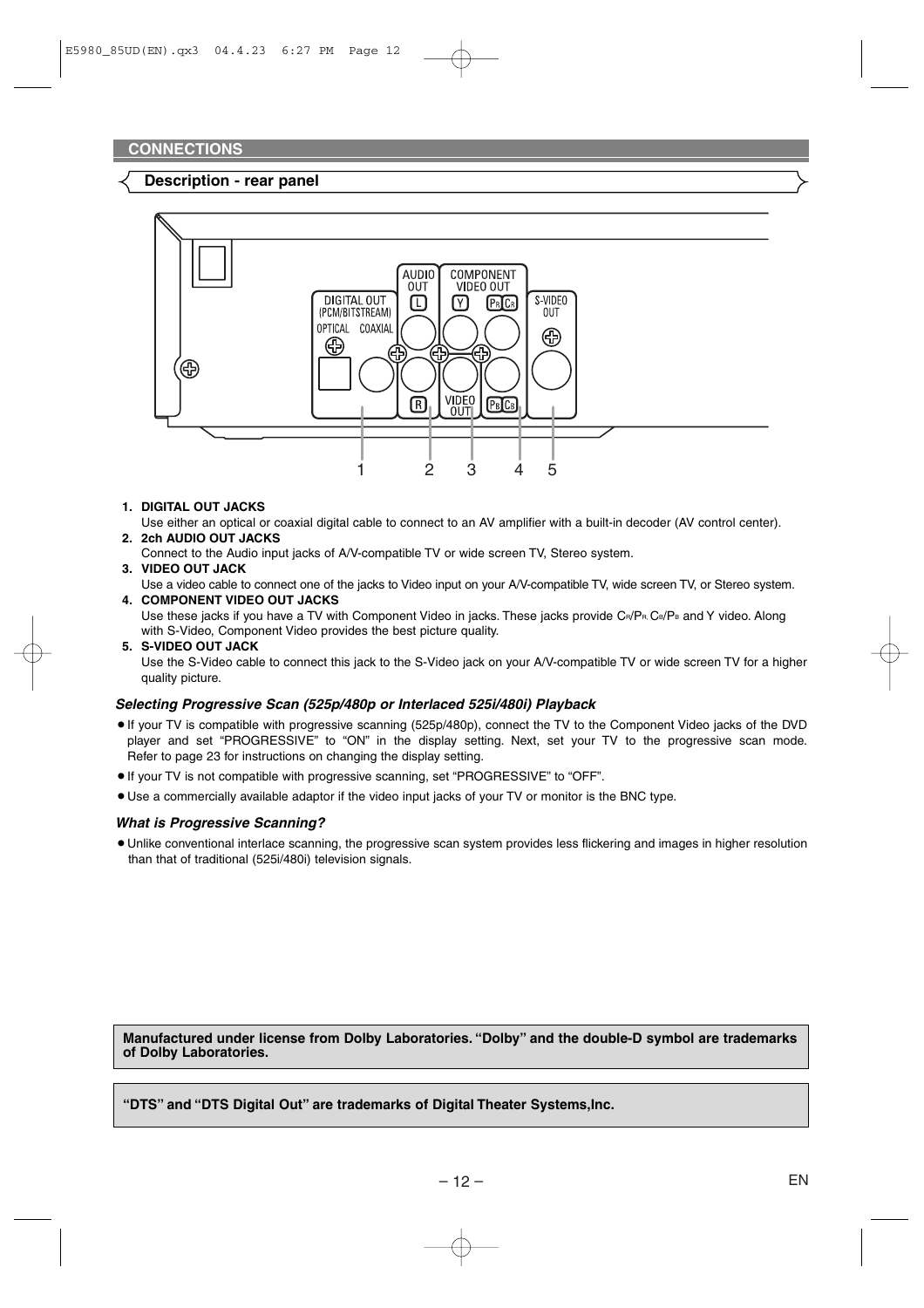#### **CONNECTIONS**

The following show examples of connections commonly used to connect the DVD player to TV and other components.

If using this DVD player to playback a DVD in a Dolby Digital 5.1 channel surround or DTS surround format, the DVD player outputs a Dolby Digital or DTS data stream from its OPTICAL or COAXIAL DIGITAL OUT jacks. By hooking the player up to a Dolby Digital or DTS decoder, you can enjoy more convincing, realistic ambience with powerful and high-quality surround sound of a professional standard which can be heard in movie theaters. Use an audio optical or coaxial digital cable (not included) for the audio connections.

#### **NOTES:**

- Be sure to turn off the power to all components in the system before connecting another component.
- Refer to the Instruction Manuals for your TV, stereo system and any other components to be connected to the DVD player.



- **Method 1** DVD Player + Stereo system
- **Method 2** DVD Player + AV amplifier with a built in decoder (AV control center), Dolby Digital decoder, DTS decoder, MD deck or DAT deck

#### **NOTES (for Method 2 only):**

- When using an AV amplifier with a built in decoder (AV control center), Dolby Digital, or DTS decoder as shown in the Method 2, set "DOLBY DIGITAL" or "DTS" to "ON" accordingly for audio output in the setup mode (Refer to page 24). Set it to "OFF" for the decoder that is not used currently. Playing a DVD using incorrect settings may generate noise distortion, and may also damage the speakers.
- The audio source on a disc in a Dolby Digital 5.1 channel surround format cannot be recorded as digital sound by an MD deck or DAT deck.
- Set "DOLBY DIGITAL" or "DTS" to "OFF" for audio output in the setup mode for connecting to an MD deck or DAT deck. (Refer to page 24)
- Harsh noise that could harm your ears or the speakers is generated when a DVD recorded in DTS is played while using a decoder, etc., that is not DTS-compatible.
- When playing a copyright-protected 96 KHz linear PCM DVD, the digital sound will be down sampled at 48 KHz, even if you set "LPCM SELECT" to "OFF".

## *Optical cable (not supplied)*

• Optical cable (not supplied) may be damaged when bent at sharp angles. Ensure cables are coiled in loops with a diameter of 15 cm or more when storing them.

- Use a cable which is 3m or shorter.
- Insert cable plugs firmly into the connectors when making connections.
- If a plug has minor scratches or is dirty, clean it with a soft cloth before inserting it into a connector.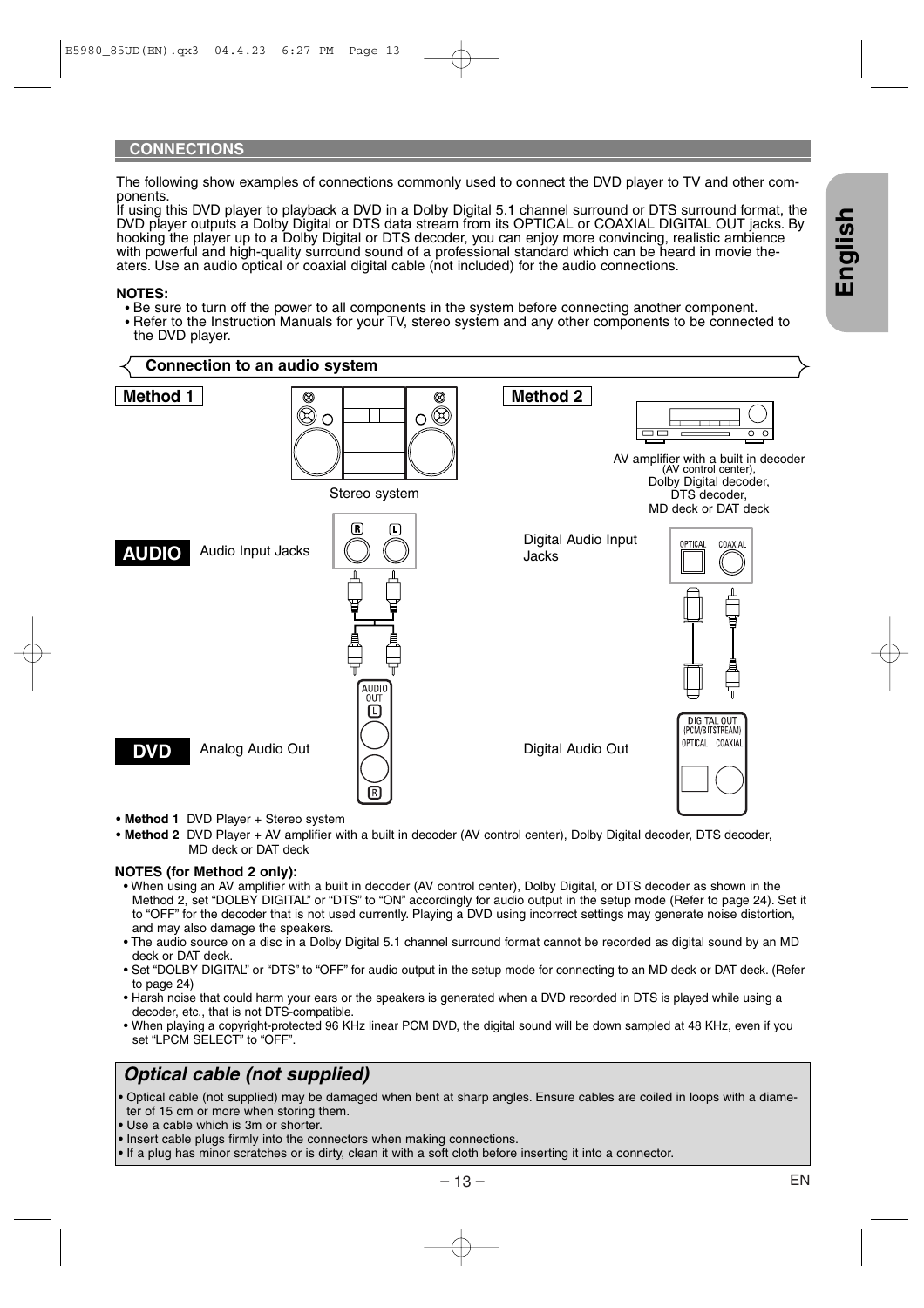#### **Connection to a TV (for video)**



- **Method 1** DVD Player + TV with Video Input Jack
- **Method 2** DVD Player + TV with S-Video Input Jack
- **Method 3** DVD Player + TV with Component Video Jacks

#### **NOTES:**

- **•** Connect the DVD player directly to a TV. If the A/V cables are connected to a VCR, pictures may be distorted due to the copy protection system.
- **•** S-Video output connector

The video signals are divided into colour (C) and brightness (Y) signals, achieving a clearer picture.

If the TV is equipped with a S-Video input connector, we recommend connecting it to the this product's S-Video output connector using a commercially available S-Video connection cord.

#### **HOW TO CONNECT TO A TV WITHOUT AUDIO/VIDEO INPUT JACKS**

If your TV does not have RCA type audio and video input jacks it is still possible to connect this DVD player to your TV's 75-ohm coaxial antenna terminal using an optional Stereo Audio/Video RF Modulator, not included. Connect the audio and video outputs of the DVD player to the audio and video inputs on the RF Modulator, and then connect the coaxial output of the RF Modulator (usually marked "TO TV") to the 75 ohm coaxial antenna terminal on your TV. Follow the instruction supplied with the RF Modulator for more details.

If your TV's 75 ohm coaxial antenna terminal is already occupied by an antenna or cable box connection, remove that cable from your TV's antenna terminal and reconnect it to the coaxial antenna input terminal of the RF Modulator (usually marked "ANT IN"), then connect the RF modulator to your TV's antenna terminal as described above. **NOTE**

**•** The picture quality from DVD discs will not be as good if the DVD player is connected to the TV's antenna terminal through an RF Modulator.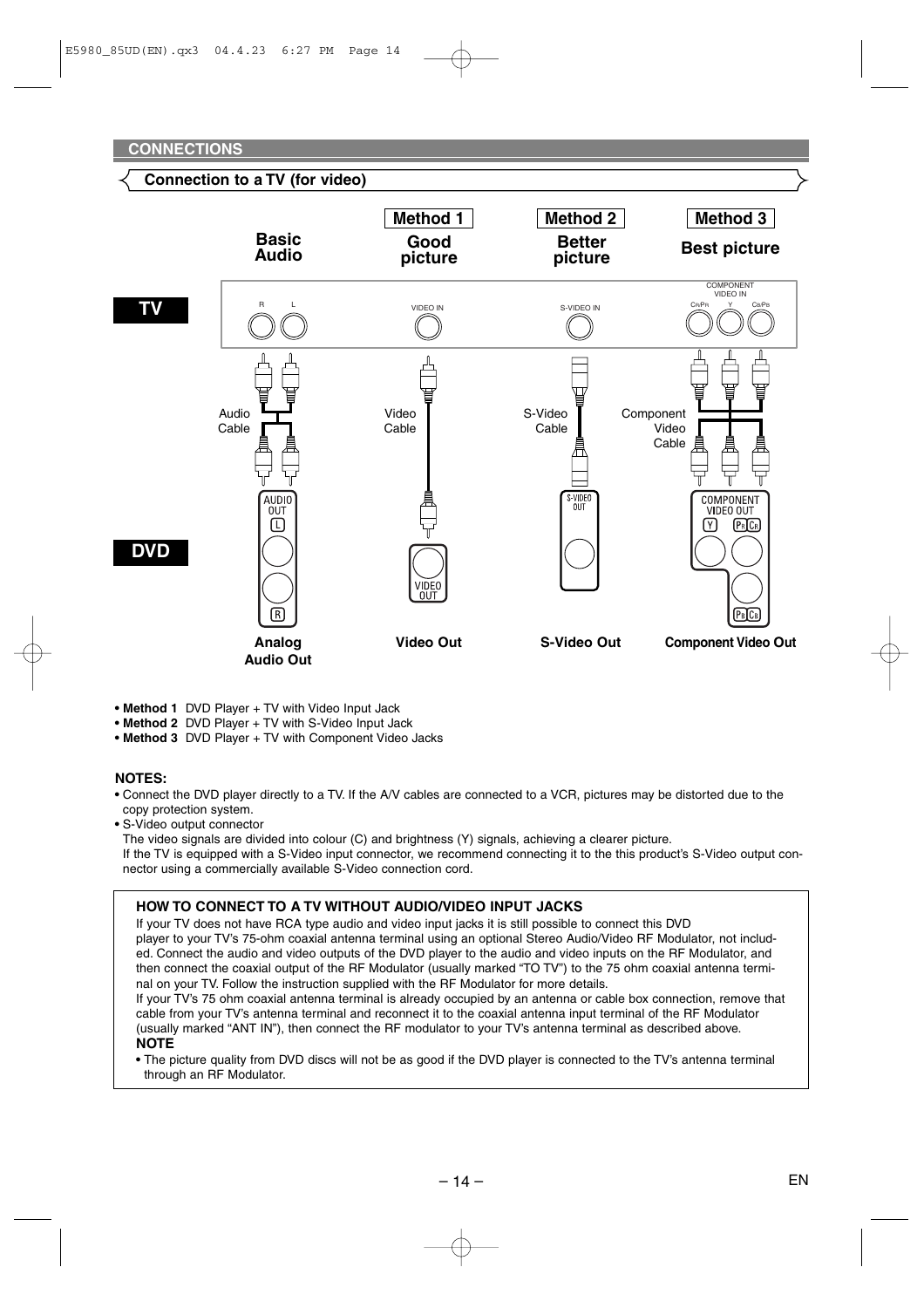#### **Basic Playback**



#### *Getting started*

- Turn on the power of the TV, amplifier and any other components which are connected to the DVD player.
	- Make sure the TV and audio receiver (commercially available) are set to the correct channel.
- Press the **POWER ON** button. **1**
- "P-ON" will appear briefly on the display panel.
- Press the **OPEN/CLOSE** button **2** to open disc loading tray.
- Place the disc in the tray, with the **3** label facing up.
- **4** Press the PLAY button.
	- Press the **PLAY** button.<br>• The tray will close automatically, then playback will start from the first chapter or track of the disc. If the playback does not start automatically, press the **PLAY** button.
	- When you playback the DVD with a title menu, it may appear on the screen. In this case, refer to "Title menu".

**5** Press the **STOP** button to stop playback. **NOTES:**

- A "prohibited icon" may appear at the top-right on the TV screen during operation, warning that a prohibited operation has been encoun
	- tered by the DVD player or the disc.



- With DVDs that use some titles for playback program signals, playback may
- start from the second title, or it may skip these titles. • During the playback of two layered disc, pictures may stop for a moment. This happens when the 1st layer switches to the 2nd layer. This is not a malfunction.
- The operation may vary when you playback DVDs with disc menu. Refer to the manual accompanying the disc for details.

#### **General Features**



DVD may contain menus to navigate the disc and access special features. Press the appropriate numerical key or use the **Cursor** buttons ( $\angle$  /  $\blacktriangledown$ / $\blacktriangle$  / $\blacktriangleright$ ) to highlight your selection in the DVD main menu and press<sup>'</sup>the **ENTER** button to confirm.<br>NOTE:

**NOTE:** • Unless stated, all operations described are based on remote control use. Some operations can be carried out using the menu bar on the TV screen.

#### **Brightness of the Front Panel Display**

**1** Press the DIMMER button on the front panel to select the desired brightness of the front panel display. (**Bright**, **Dimmer**, or **OFF**)

• "Bright" has been selected as the factory default.

- **NOTES:** The brightness of the front panel display can be adjusted from the SETUP menu. Details are on page 23.
	- When you turn on the power next time, the brightness of the front panel display will be the settings in SETUP menu.

**Still / Pause**

## **DVD-V CD MP3 JPEG WMA**

- **II** During playback, press the **STILL/PAUSE** button.
- Playback will pause and sound
- will be muted. To continue playback, press **2**
- the **PLAY** button.

≺

**NOTE:** • Set "STILL MODE" to "FIELD" on the display menu if pictures in the pause mode are blurred. (Refer to page 23.)



- Press the **MENU** button. **1**
- The DVD main menu will appear. **2** If the feature is not available,  $\sum$  symbol may appear on the TV screen.
	-
- If disc menu is available on the disc, audio lan-**3** guage, subtitle options, chapters for the title and other options will appear for selection.
- $\blacksquare$  Press the **Cursor** buttons (  $\blacktriangle$  /  $\blacktriangledown$  /  $\blacktriangle$  /  $\blacktriangleright$  ) to select an item, and the **ENTER** button to confirm selection.

| <b>Title Menu</b> |  |
|-------------------|--|
|                   |  |

- Press the **TOP MENU** button. **1**
- The title menu will appear.
- **2** If the feature is not available,  $\sum$  symbol may appear on the TV screen.

**8** Press the **Cursor** buttons ( $\angle$  /  $\blacktriangledown$ / $\blacktriangle$  / $\blacktriangleright$  ) to select an item, and the **ENTER** button to confirm selection.

• Playback will begin at the selected Title.

#### **CALLING UP A MENU SCREEN DURING PLAYBACK**

### **DVD-V**

**DVD-V**

- Press the **MENU** button to call up the DVD main menu.
- Press the **TOP MENU** button to call up the title menu.

**NOTE:** • Contents of menus and corresponding menu operations may vary between discs. Refer to the manual accompanying the disc for details.



**English**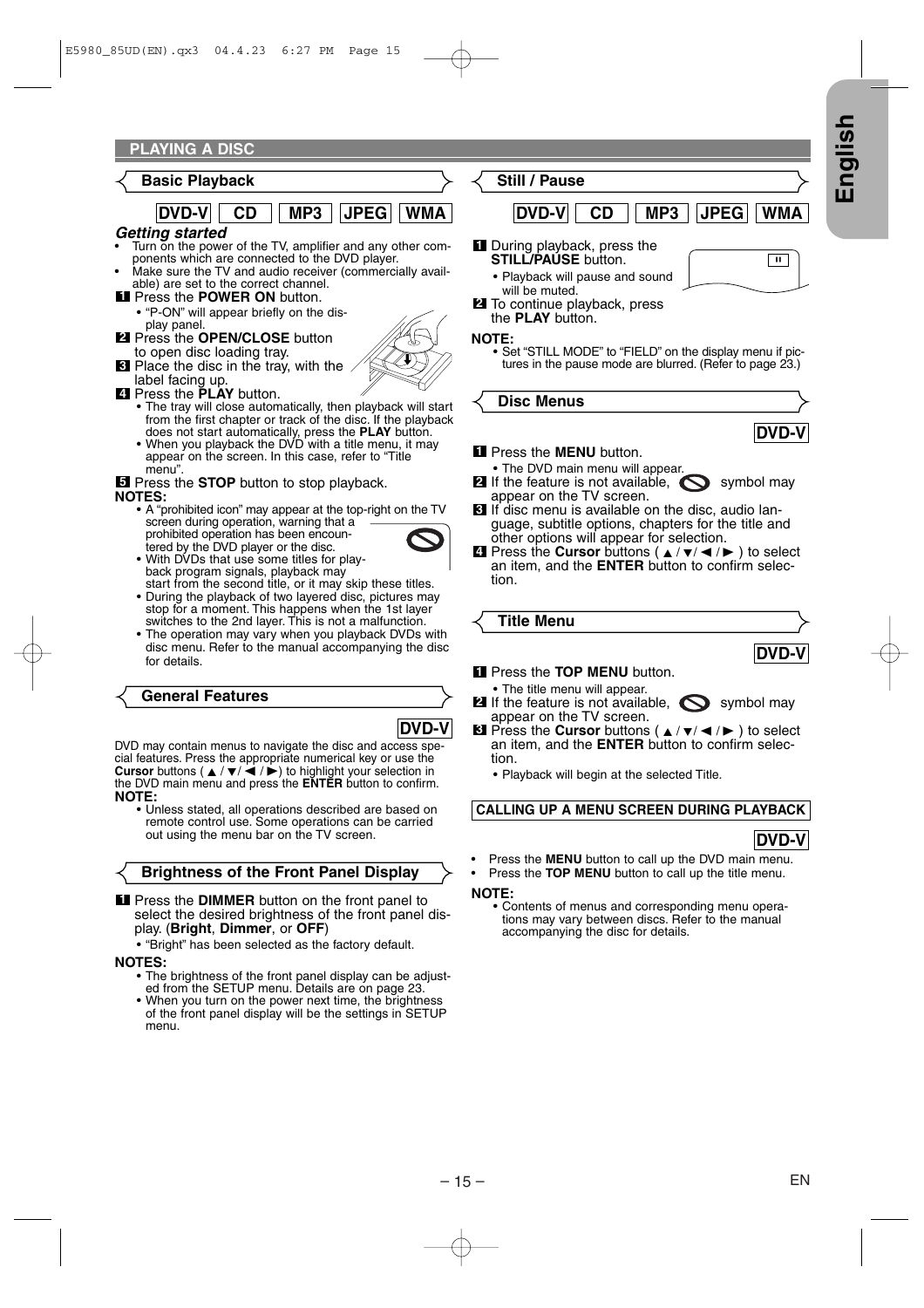

1234

• For audio CDs, the approximate speed is x16.

• For MP3 and WMA, the approximate speed is x8.

**2** To return to normal playback, press the **PLAY** button.

**Slow Forward / Slow Reverse**

![](_page_15_Picture_6.jpeg)

 $\overline{1}$ 

 $2$ 

3

#### **1** During playback, press the **STILL/PAUSE** button. **D**Button

- **2** Press the  $\blacktriangleleft$  or  $\blacktriangleright$  button.
	- Slow motion playback will begin and sound will be muted.
- $\bullet$  Press the  $\bullet\bullet$  or  $\bullet\bullet$  button repeatedly to select the required speed.
	- Slow forward or reverse speed is different depending on the disc. Approximate speed is 1 (1/16),  $2(1/8)$ , and 3  $(1/2)$ .
- To return to normal playback, press the **PLAY** but-**4** ton.

**NOTE:** • Set "STILL MODE" to "FIELD" on the Display menu if pictures in the slow playback mode are blurred. (Refer to page 23.)

**Zoom**

![](_page_15_Picture_16.jpeg)

The Zoom function allows you to enlarge the video image and to move the zoomed image.

- **1** Press the ZOOM button during playback.
- Playback will continue.
- Press the **ZOOM** button repeatedly to select the **2** required zoom factor: x2, x4 or OFF.
	- Only x2 zoom is available for JPEG.

![](_page_15_Picture_22.jpeg)

**8** Use the **Cursor** buttons ( $\blacktriangledown/\blacktriangle/\blacktriangleright/\blacktriangle$ ) to move the zoomed picture across the screen.

![](_page_15_Picture_24.jpeg)

To exit zoom mode, press the **ZOOM** button to **4** OFF.

#### **NOTES:**

- Zooming function does not work while disc menu is shown.
- x4 zoom is not available on some discs.
- Navigation screen is not available on JPEG.
- You cannot move the zoomed picture on some JPEG files.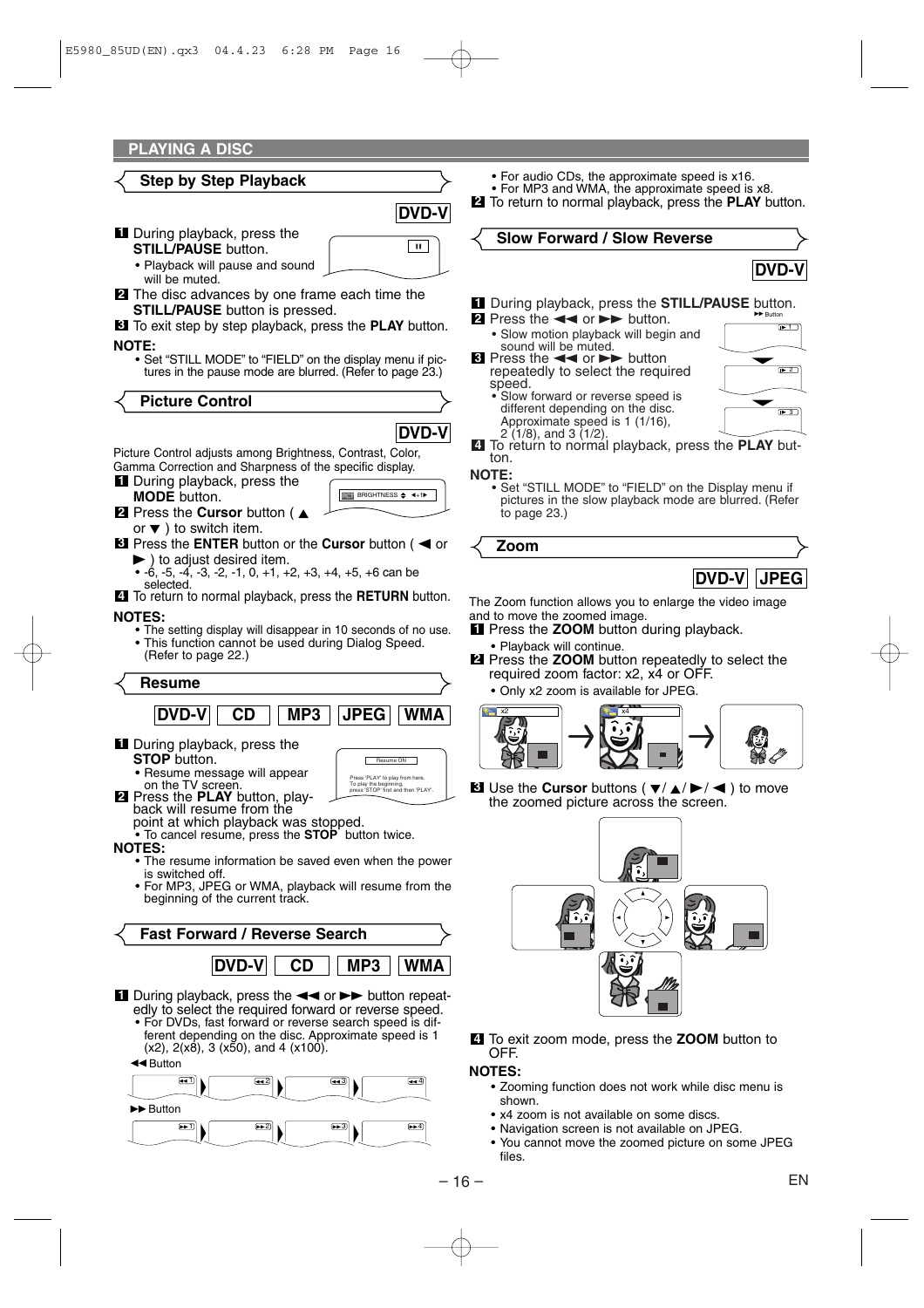### **Title / Chapter Search**

**DVD-V**

#### **By using the SEARCH MODE button**

Press the **SEARCH MODE** button **1** repeatedly until the Chapter search, or the Title search appears during playback.

![](_page_16_Picture_5.jpeg)

2 Enter the desired chapter/title number with the **Numeric** buttons.

#### **By using the SKIP buttons**  $\text{H}\text{H}\text{H}$

During playback, press the **SKIP** >>>>>> button to move to the next chapter. Press it repeatedly to skip subsequent chapters. Press the **SKIP H<sup>1</sup>** button to go back to the beginning of the current chapter. Press it repeatedly to go to the previous chapter.

| <b>Track Search</b>                                                                                  |  |  |                       |  |  |  |
|------------------------------------------------------------------------------------------------------|--|--|-----------------------|--|--|--|
|                                                                                                      |  |  | CD    MP3   JPEG  WMA |  |  |  |
| There are three ways to begin playback on an Audio CD,<br>MP3, JPEG or WMA disc at a specific Track. |  |  |                       |  |  |  |
| By using the Numeric buttons                                                                         |  |  |                       |  |  |  |

- **1** Press the **Numeric** buttons to enter the desired Track number.
	- Playback will start at the selected track.
	- For single digit tracks (1-9), press a single number (eg. track 3, press 3).
	- To play track 26, press +10, 2, 6 on the **Numeric** button.

#### **By using the SEARCH MODE button**

**1** Press the **SEARCH MODE** but-

![](_page_16_Picture_16.jpeg)

- The track search display appears.
- Within 30 seconds, select a desired track number using **2** the **Numeric** buttons. For single digits press "**0**" first if the total track of the disc is more than 10 tracks.
	- Playback will start at the selected track.

#### **By using the SKIP buttons**  $\overrightarrow{H}$

During playback, press the **SKIP** >>>>>> button to move to the next track. Press it repeatedly to skip subsequent tracks. Press the **SKIP H<sup>1</sup>** button to go back to the beginning of the current track. Press it repeatedly to go to the previous tracks.

- Track number will appear briefly on the front panel display.
- If any **SKIP** button is pressed while the playback is paused, the playback will be paused again after skipping to the next track.

ton.

**NOTE:** • The **SKIP**  $\text{H} \rightarrow \text{H}$  buttons are not available when playback is stopped.

**DVD-V CD Time Search**

**1** Press the SEARCH MODE button until the Time Search screen appears on the TV screen.

desired disc time with the **Numeric** buttons. **2** Within 30 seconds, enter a

![](_page_16_Picture_29.jpeg)

- Playback will start at the specified time.
- For Time Search, "0" appears automatically when there is no need to enter a number. For example,  $0.0 \div 7$  appears in the Time Search scree " appears in the Time Search screen if the total time of the disc is less than 10 minutes.
- Press the **CLEAR** button to erase an incorrect **3** input.

#### **Repeat**

• The **REPEAT** button is available only during playback.

#### **REPEAT TITLE / CHAPTER**

![](_page_16_Picture_36.jpeg)

TOTAL 1:23:45

To activate the repeat function, press the **REPEAT** button during playback.

The repeat mode changes as described below every time you press the button.

|                  | $\Box$ off $\longrightarrow$ $\Box$ chapter $\longrightarrow$ $\Box$ title |  |
|------------------|----------------------------------------------------------------------------|--|
| $ $ (repeat off) | (current chapter repeat) (current title repeat)                            |  |
|                  |                                                                            |  |

#### **NOTES:**

- The Repeat Title/Chapter setting will be cleared when moving to other title or chapter.
- Repeat playback does not function during A-B repeat playback.
- Repeat Title/Chapter is not available with some scenes.

#### **REPEAT TRACK / GROUP / ALL**

![](_page_16_Picture_45.jpeg)

To activate the repeat function, press the **REPEAT** button during playback.

The repeat mode changes as described below every time you press the button.

![](_page_16_Figure_48.jpeg)

#### **NOTES:**

- The Repeat Track setting will be cleared when moving to other track.
- Repeat playback does not function during A-B repeat playback.

![](_page_16_Figure_52.jpeg)

![](_page_16_Picture_53.jpeg)

**NOTE:**

• The Repeat Track / Group setting will be cleared when moving to other Track or Group.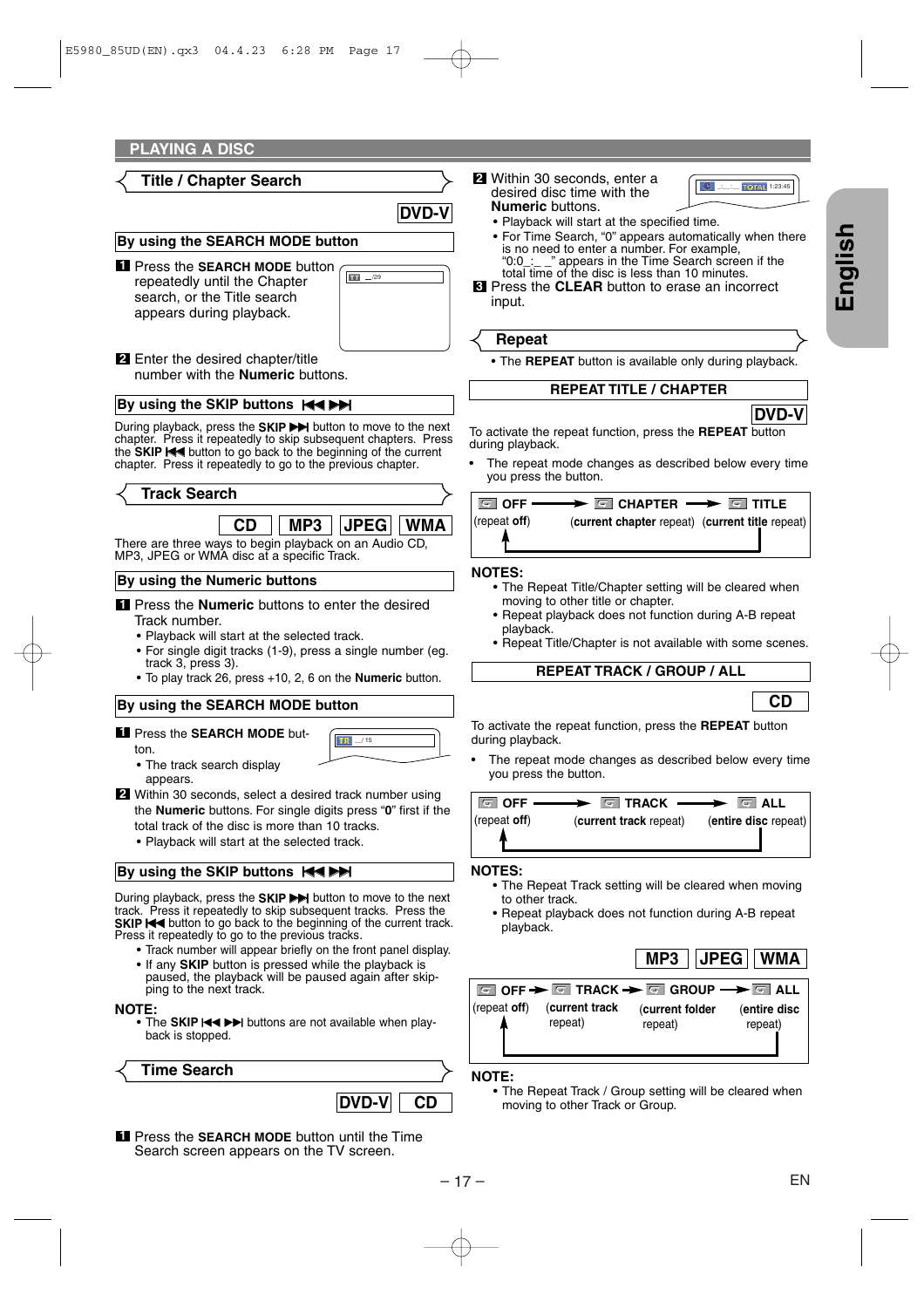**PLAYING A DISC**

| PLAYING A DISC                                                                                                                                                                                                                                                   |                    |                    |
|------------------------------------------------------------------------------------------------------------------------------------------------------------------------------------------------------------------------------------------------------------------|--------------------|--------------------|
| <b>A-B REPEAT</b>                                                                                                                                                                                                                                                |                    |                    |
|                                                                                                                                                                                                                                                                  | <b>DVD-V</b><br>CD |                    |
| <b>Ell</b> Press the A-B REPEAT but-<br>ton at your chosen starting<br>point.                                                                                                                                                                                    | A -                | Thi:<br>in tl<br>1 |
| $\bullet$ $\blacksquare$ A- appears briefly on the TV screen.<br><b>2</b> Press the A-B REPEAT button<br>again at your chosen end<br>point.<br>• <b>E</b> A-B appears briefly on the                                                                             | $A - B$            | $\overline{2}$     |
| TV screen, and the repeat sequence begins.<br><b>8</b> To exit the sequence, press<br>the A-B REPEAT button.                                                                                                                                                     | $\blacksquare$ OFF | NΟ                 |
| <b>NOTES:</b><br>• The A-B Repeat section can only be set within the cur-<br>rent title (for DVDs), or current track (for Audio CDs).<br>• A-B Repeat is not available with some scenes in DVD.<br>• To cancel the A point which was set, press the <b>CLEAR</b> |                    |                    |
| button.<br>• A-B Repeat playback does not function during title,<br>chapter, track or all repeat playback.                                                                                                                                                       |                    |                    |

#### **Program Playback (CD)**

You can determine the order in which tracks will play. **I** In stop mode, press the **MODE** button.

• The PROGRAM screen will appear.

Press the **Cursor** buttons **2**

 $($  $\blacktriangle$  or  $\blacktriangledown$ ) to select a track, then press the **ENTER** button.

• Press the **CLEAR** button to erase the most recently entered program.

| PROGRAM<br>CD-DA             | TOTAL 0:03:30         |
|------------------------------|-----------------------|
| 3:30<br>4:30<br>5:00<br>3:10 | m <sub>1</sub><br>330 |
| 5:10<br>1:30<br>Ę<br>2:30    | 1/1                   |
| 1/2<br>回<br>3:30             |                       |

**CD**

Press the **PLAY** button to play **3** the programmed tracks.

#### **NOTES:**

- Press the **STOP** button once and then the **PLAY** button again, playback will restart from the point where the **STOP** button was pressed. (Program continued)
- Press the **STOP** button twice and then the **PLAY** button again, playback will restart from the first track in the usual way.Your programs are still stored until either the disc tray is open or power is turned off.
- Up to 99 programs can be entered.
- To erase all programs at once, select ALL CLEAR at the bottom of the list at step  $\mathbf{2}$ .
- To repeat the current track in the program, press the **REPEAT** button repeatedly until **TRACK** appears during playback. To repeat the entire program, press the **REPEAT** button repeatedly until **ALL** appears during playback.
- Refer to page 20 for "Program Playback" of MP3, WMA, and JPEG.
- If eight or more tracks were in a program, use the **SKIP** button  $\blacktriangleleft$  or  $\blacktriangleright$  to see all the tracks.

#### **Random Playback (CD)**

## **CD**

CD-DA TOTAL 0:45:55 RANDOM

> RANDOM PROGRAM --no indication--

s shuffles the playing order of tracks instead of playback ne original sequence.

- In stop mode, press the **RAN-DOM** button.
	- The RANDOM screen will appear.

Press the **PLAY** button to start random playback.

#### **NOTES:**

- To repeat the current track in the random selection, press the **REPEAT** button repeatedly until **TRACK** appears during playback. To repeat the entire random selection press the **REPEAT** button repeatedly until **ALL** appears during playback.
- Refer to page 20 for "Random Playback" of MP3, WMA, and JPEG.

**MP3 / JPEG / WMA Playback**

![](_page_17_Picture_28.jpeg)

When a CD-R or CD-RW disc with MP3, JPEG or WMA files is inserted in the DVD player and the **MENU** button is pressed, the FILE LIST will appear on display. The number of tracks is also displayed on the front panel.

**1** Press the **Cursor** buttons (
▲ or ▼ ) to select the desired group (folder) or track.

- $\bullet$  To return to the previous screen, press the  $\blacktriangleleft$  button.
- If a group (folder) is selected, press the  $\triangleright$  or **ENTER** button to go on to the track selection screen. Press the **Cursor** buttons ( $\triangle$  or  $\nabla$ ) to choose a track, then press the **PLAY** or **ENTER** button.
- If a track is selected, press the **PLAY** or **ENTER** button to start playing tracks. The selected track and the subsequent tracks will be played.
- Press the **TOP MENU** button to return to the first item.
- Press the **STOP** button to stop playback. **2**

#### **NOTES:**

- Folders are known as Groups; files are known as Tracks.
- A symbol of " $\Box$ " is shown on the top of the group name.
- A symbol of " $\blacksquare$ " is shown on the top of MP3 files.
- A symbol of "**\*\*\***" is shown on the top of JPEG files.
- A symbol of " $\triangleright$ " is shown on the top of WMA files.
- If there are none than eight tracks, a down arrow " $\nabla$ " appears on the screen. Use the **Cursor** buttons ( $\triangle$  or  $\nabla$ ) to see all the tracks.
- Maximum of 255 folders can be recognised.
- Maximum of 512 files can be recognised.
- Up to 8 hierarchies can be created.
- If no MP3, JPEG or WMA files are found in the group, the group is not displayed.
- The DVD player can reproduce data recorded as per ISO 9660 Level 1, Level 2 or Joliet on the disc.
- It can also run a disc on which data is recorded in a multi-session.
- For more details of recording systems, refer to the instruction manual for the CD-R / CD-RW drive or the writing software.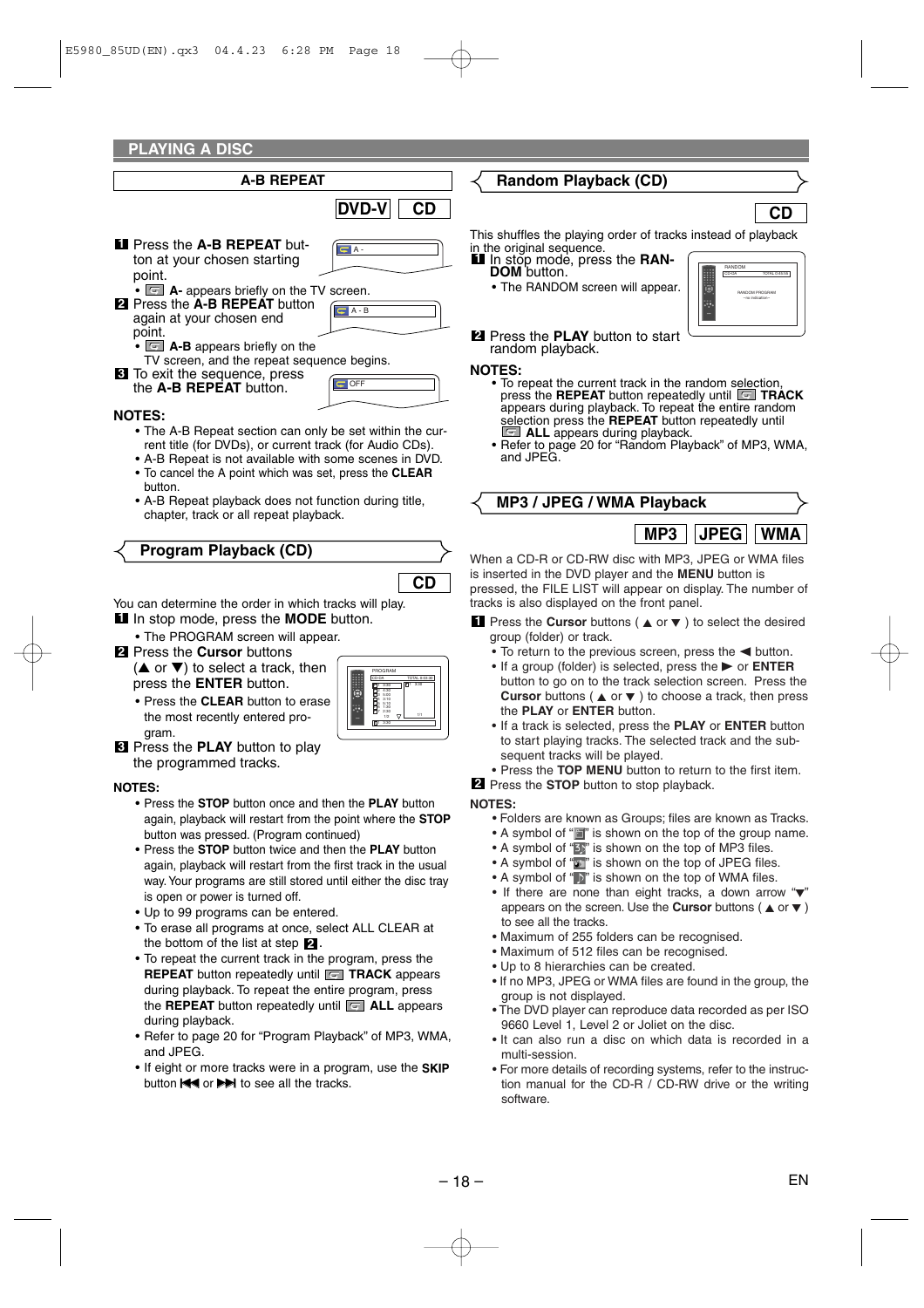This player recommends the use of files recorded at the below specifications:

| Applicable MP3 file     |                        | lRemarks                                                                                             |
|-------------------------|------------------------|------------------------------------------------------------------------------------------------------|
| Sampling fre-<br>quency | 44.1kHz<br>48kHz       | If is prohibited to record<br>MP3 sound on a digital<br>device when connection is<br>made digitally. |
| Type                    | MPEG1<br>audio layer 3 | • MP3 files recorded at fixed<br>bit rate of 112 kbps or high-<br>er are recommended.                |

| Applicable JPEG file |                                                              | <b>IRemarks</b>                                                                                                         |
|----------------------|--------------------------------------------------------------|-------------------------------------------------------------------------------------------------------------------------|
| Size of<br>limage    | Upper limit:<br>6300x5100 dots<br>Lower limit:<br>32x32 dots | $\cdot$ A JPEG image that extends<br>beyond the screen is<br>reduced so that it will be<br>displayed within the screen. |

| Applicable WMA file     |                  | <b>Remarks</b>                                                                                                                                                                                                   |
|-------------------------|------------------|------------------------------------------------------------------------------------------------------------------------------------------------------------------------------------------------------------------|
| Sampling fre-<br>quency | 44.1kHz<br>48kHz | • Those frequencies are<br>applicable to WMA version<br>9.                                                                                                                                                       |
| Bit rate                | 48-192kbps       | Ensure that the copyright<br>function is set to off when<br>preparing a WMA disc.                                                                                                                                |
| Type                    | WMA version 9    | • A prohibition "disable" sym-<br>bol will appear if the user<br>attempts to run a non-repro-<br>ducible file such as copy-<br>right-protected.<br>· Recorded in 5.1 channel<br>format cannot be played<br>back. |

#### **Information on MP3, JPEG and WMA discs**

- This DVD player can play back images and sounds from data recorded in MP3 and JPEG formats on CD-R and CD-RW discs.
- **•** A file with an extension of ".mp3 (MP3)" is called an "MP3 file".
- **•** A file with an extension of ".jpg (JPG)" or ".jpeg (JPEG)" is called a "JPEG file".

The DVD player can run an image file conforming to the Exif specification. Exif is a file format, Exchangeable Image File format established by Japanese Electronic Industry Development Association (JEIDA).

- **•** A file with an extension of ".wma (WMA)" is called a "WMA file".
- **•** Files whose extension is other than ".mp3 (MP3)", ".jpg (JPG)" and ".jpeg (JPEG)" or ".wma (WMA)" will not be listed in the MP3, JPEG or WMA menu.
- **•** If the file is not recorded in MP3, JPEG or WMA format, noise may be produced even if the file extension is either ".mp3 (MP3)", ".jpg (JPG)", ".jpeg (JPEG)" or ".wma (WMA)".
- **•** The name of group and track can be displayed in up to 25 characters. Unrecognisable characters will be replaced with asterisks. The ninth and deeper hierarchies cannot be displayed.
- **•** Unplayable groups or tracks may be displayed depending on the recording conditions.
- **•** If the **TOP MENU** button is pressed when a file list is displayed, the first item will be highlighted.

#### **Kodak Picture CD**

The DVD player can also run JPEG files stored on Kodak Picture CDs. You can enjoy picture images on the television set by playing back the Picture CDs.

For details of Kodak Picture CD, contact a shop that deals with developing service of Kodak Inc.

#### Press the **MENU** button. **1**

Kodak Picture CD menu appears.

**•** If all menu items cannot be displayed in the screen scope, " $\blacktriangleright$ " appears at the right bottom of the screen, indicating that the user can view remaining items on the

| Picture4 | Picture5 | Picture6 |
|----------|----------|----------|
| K⊲       | 1/32     | ÞÞI      |

next page. " $\blacktriangleleft$ " appears, it indicates that the user can view other items on the previous page. The track number of the currently highlighted item and the total tracks are shown at the center bottom of the screen.

- If " $\blacktriangleright$ " is shown at the right bottom, use the **SKIP** button to view the next page. If " $\blacktriangleleft \blacktriangleleft$ " is shown at the left bottom, use the **SKIP**  $\blacktriangleleft$  button to view the previous page.
- **•** It may take some time until all menu items are displayed on the menu screen.
- **2** Press the **Cursor** buttons  $($ desired track to be played, then press the **PLAY** or **ENTER** button.
	- **•** If a Kodak Picture CD file is selected, an image will be played back from the selected track and go to the next one in turn.

Press the **STOP** button, to stop playback. **3**

#### **Notes on JPEG and Kodak Picture CD:**

- A track is displayed for five seconds and then the next track is displayed.
- $\bullet$  Every press on the  $\blacktriangleright$  button will turn the image clockwise by 90 degrees when an image is displayed. A press on the  $\blacktriangleleft$  button will turn the image counterclockwise by 90 degrees.

#### **Notes on WMA:**

- The DVD player can reproduce data recorded as ISO 9660 level 2 with 31 characters file name included punctuation marks. The name of file can be displayed in up to 25 characters.
- Maximum of 8 subfolders can be recognised.
- Maximum of 255 folders can be recognised.
- Maximum of 512 files can be recognised.
- It can also be displayed tag information of WMA at least 64 characters.
- For a file name with an extension of Joliet as Unicode format, up to 64 characters can be recognised.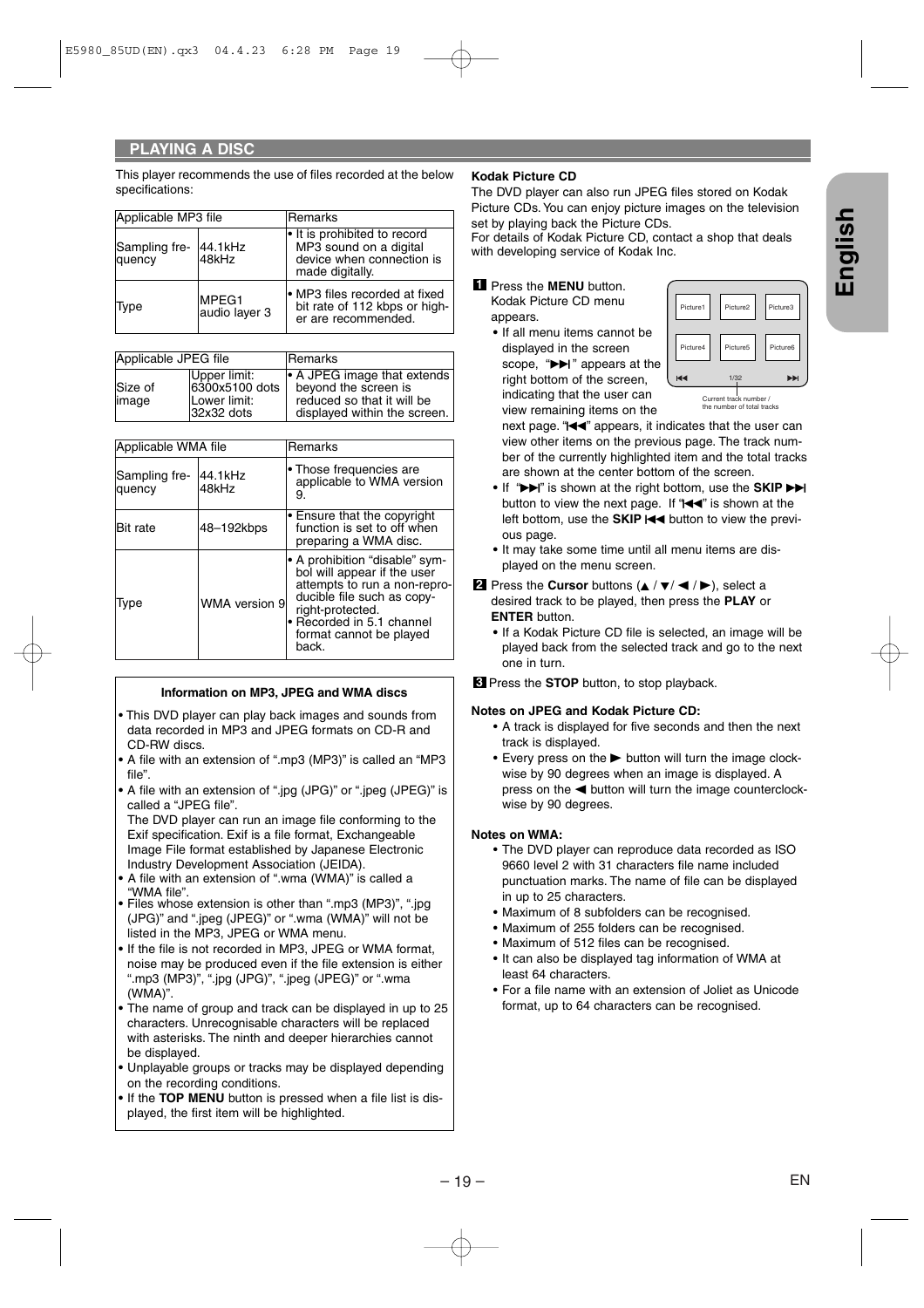#### **Slide Show Mode**

**JPEG**

You can switch to the slide show mode during playback.

- **I** Press the **MODE** button during playback.
- The slide show mode screen will appear.
	- The slide show mode cannot be switched when it is stopped, or from the file list screen or the Picture CD menu screen.

#### Press the **ENTER** button. **2**

- The slide show mode will change. CUT IN/OUT: The entire image appears in one time. FADE IN/OUT: The image appears gradually and then disappears.
- **3** Press the **MODE** button to exit.

**On-Screen Information**

You can check information on the current file. Press the **DISPLAY** button. **1 MP3 JPEG BI** TRACK 01

• The name of the file currently in play will be displayed.

![](_page_19_Figure_13.jpeg)

- <Example: MP3> Press the **DISPLAY** button **2** to show the track number, the elapsed time, the repeat status, and the playback status at the top of the screen.
	- $\bullet$   $\subset$  will be displayed when the repeat play has been selected.<br>ST-in
		- $\begin{array}{cc} \subset \mathsf{T} & \text{ indicates Track repeat} \\ \subset \mathsf{G} & \text{indicates Group (folde)} \end{array}$
		- indicates Group (folder) repeat
	- $G$  A indicates Disc repeat

#### Press the **DISPLAY** button to exit. **3**

• During program or random playback, each playback status will be displayed when you press the **DISPLAY** button. Then press the **DISPLAY** button to exit.

![](_page_19_Picture_21.jpeg)

**TRACK 01** 

**T**<sub>t</sub> TITLE NAME

ARTIST NAME

 $T = 1/36$  0:01:15  $C, T$ 

You can check information on the current file. Press the **DISPLAY** button. **1**

- The name of the file currently in play will be displayed.
- Press the **DISPLAY** button. **2**
	- Title name based on tag information currently in play will be displayed.
- Press the **DISPLAY** button. **3**
	- Artist name based on tag information currently in play will be displayed.
- Press the **DISPLAY** button **4** to show the track number, the elapsed time, the repeat status, and the playback status at the top of the screen.
	- $\bullet$   $\subset$  will be displayed when the repeat play has been selected.
		- T indicates Track repeat
		- G indicates Group (folder) repeat
	- $G$  A indicates Disc repeat

#### **5** Press the DISPLAY button to exit.

• During program or random playback, each playback status will be displayed when you press the **DISPLAY** button. Then press the **DISPLAY** button to exit.

- **NOTE:**
	- If the file does not contain tag information, "NOT AVAIL-ABLE" will be displayed.

![](_page_19_Figure_37.jpeg)

- Press the **STOP** button once and then press the **PLAY** button, playback will restart from the beginning of the track being played previously. (program continued.)
- Press the **STOP** button twice and then the **PLAY** button again, playback will restart from the first track in the usual way. Your programs are still stored until either the disc tray is open or power is turned off.
- Up to 99 tracks can be set in a program.
- If a disc in inserted that contains mixed MP3, JPEG and WMA files, program setting allows 99 tracks for combination of MP3, JPEG and WMA files.
- If eight or more tracks were in a program, use **SKIP** button  $H \rightarrow \infty$  or  $H \rightarrow \infty$  to see all the tracks.

#### **Random Playback (MP3/JPEG/WMA)**

**MP3 JPEG WMA**

DISC TITLE RANDOM

> RANDOM PROGRAM --no indication--

- **I** In stop mode, press the RAN-**DOM** button.
	- The RANDOM screen will appear.

#### Press the **PLAY** button to play **2** the tracks in random order.

- Random play starts.
- For a disc containing mixed MP3, JPEG and WMA files, random play of those files will be performed.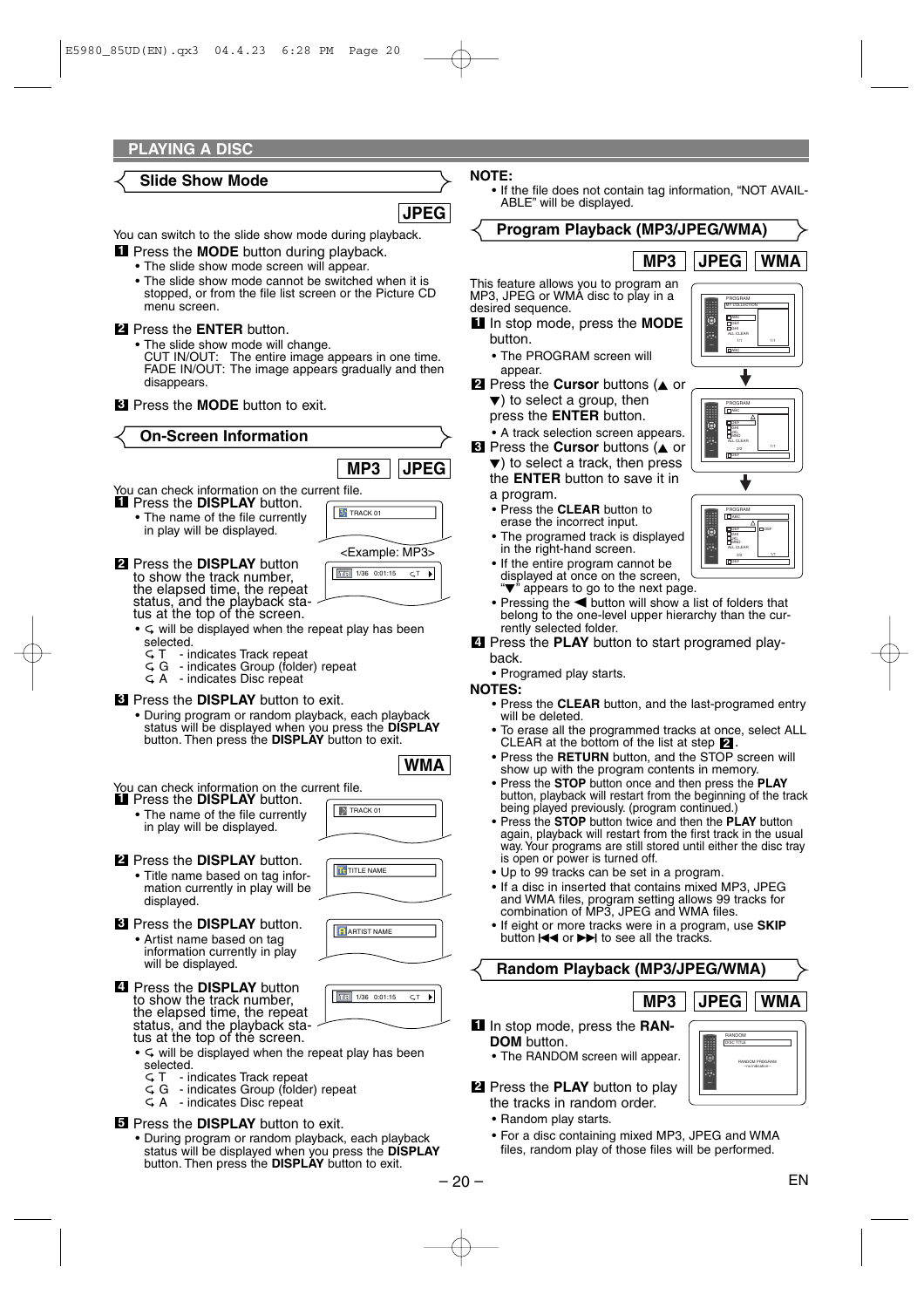#### **Audio Language**

**DVD-V**

The DVD player allows you to select a language (if multiple languages are available) during DVD disc playback.

**1** Press the **AUDIO** button during playback. Press the **AUDIO** button repeatedly to select your **2**

desired language.

![](_page_20_Figure_6.jpeg)

- **NOTES:** The sound mode cannot be changed during playback of discs not recorded in double sound.
	- Some discs allow to change audio language setting on the disc menu. (Operation varies between discs. Refer to the manual accompanying the disc.)
	- Pressing the **AUDIO** button may not work on some DVDs with multiple audio languages (e.g. DVDs which allow to change audio language setting on the disc menu).
	- If you choose a Language that has a 3-letter language code, the code will be displayed every time you change the Audio language setting. If you choose any other languages, '---' will be displayed instead. (Refer to page 25.)
	- Audio language selection cannot be made during Dialog Speed. (Refer to page 22.)

#### **Stereo Sound Mode**

![](_page_20_Picture_14.jpeg)

STEREO - both right and left channels are active (stereo)<br>L-CH - only left channel is active

L-CH - only left channel is active<br>R-CH - only right channel is active - only right channel is active

![](_page_20_Figure_17.jpeg)

- **NOTES:** If the Virtual Surround setting is ON, the sound mode will be fixed to STEREO.
	- Stereo sound mode cannot be changed when playing DTS -CD.

**Subtitle Language**

**1** Press the **SUBTITLE** button during playback. 2 Press the **SUBTITLE** button repeatedly to select

- your desired subtitle language.
- The selected language will be displayed on the display bar at the top of the screen.
- Press the **Cursor** buttons (  $\blacktriangleleft$  or  $\blacktriangleright$  ) to turn ON or OFF subtitles during playback.

![](_page_20_Figure_26.jpeg)

To turn off subtitles, press the **SUBTITLE** button **3** repeatedly until OFF appears.

- **NOTES:** Some discs allow subtitle language setting on the disc menu. (Operation varies between discs. Refer to the manual accompanying the disc.)
	- Pressing the **SUBTITLE** button may not work on some DVDs with multiple subtitle languages (e.g. DVDs which allow subtitle language setting on the disc menu).
	- If the desired language is not shown after pressing the **SUBTITLE** button several times, the disc does not have subtitles in that language.
	- If you choose a Language that has a 3-letter language code, the code will be displayed every time you change the Subtitle language setting. If you choose any other lan-
	- guages, '---' will be displayed instead. (Refer to page 25.) If the disc has no subtitle language, 'NOT AVAILABLE' will be displayed.

**Camera Angle**

**DVD-V**

Some DVD discs contain scenes which have been shot simultaneously from various angles. You can change the camera angle when the  $(\frac{\infty}{n})$  mark appears on the screen.

**1** Press the **ANGLE** button during playback.

• The selected angle will be displayed on the display bar at the top of the screen.

Press the **ANGLE** button repeatedly to select your **2** desired angle.

![](_page_20_Figure_40.jpeg)

**NOTE:** • If the "ANGLE ICON" setting is "OFF" in the Display menu, the  $(\begin{matrix} m_1 \\ m_2 \end{matrix})$  will not appear.

The DVD player allows you to select a language for subtitle (if available) during DVD playback.

**DVD-V**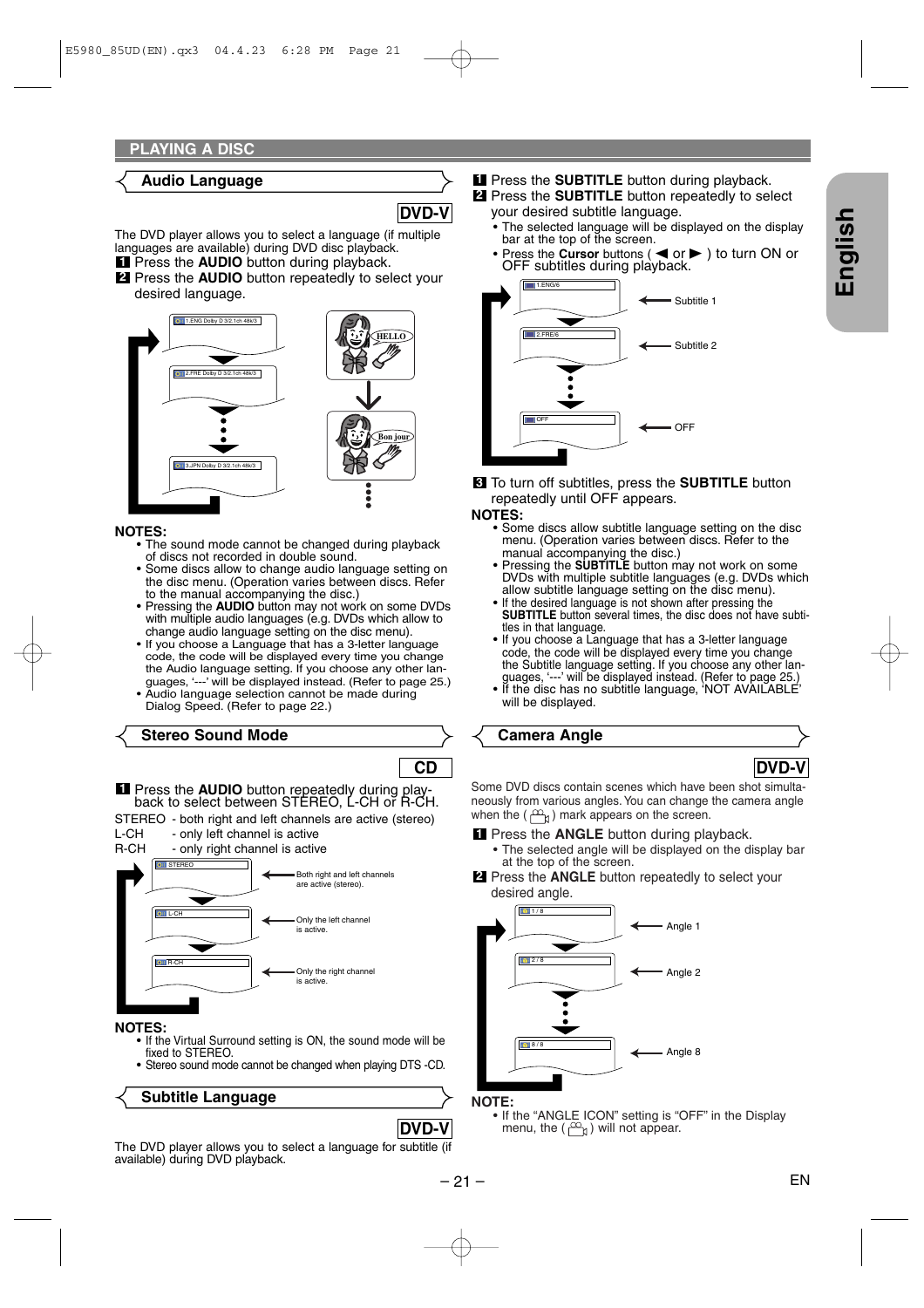#### **Changing the On-Screen Display**

## **DVD-V**

You can check information about the current disc by pressing the **DISPLAY** button on the remote control.

Press the **DISPLAY** button dur-**1** ing playback to show the current chapter.

- The elapsed and remaining
- playing time of the current chapter will be displayed.
- 2 Press the DISPLAY button to show the current title. • The elapsed and remaining playing time of the current
- title will be displayed. Press the **DISPLAY** button to **3** show the BIT RATE and the current repeat setting.

![](_page_21_Picture_9.jpeg)

**CD**

**CH** 9/49

- If you are playing a dual lay
	- ered disc, the layer number will also be displayed ( L0: Layer 0 is playing. L1: Layer 1 is playing).
- **4** Press the **DISPLAY** button to remove the display.
- **I** Press the DISPLAY button during playback, the current track will be displayed on the TV screen.
	- The elapsed and remaining playing time of the current track will be displayed.
- 2 Press the DISPLAY button to show the total tracks.
	- The elapsed and remaining playing time of the disc will be displayed.
- **3** Press the **DISPLAY** button to remove the display.

#### **Hints for the On-Screen Display**

- GC indicates Chapter repeat<br>• GT indicates Title or Track re
- **•** GT indicates Title or Track repeat<br>• GA indicates Disc repeat
- **•** indicates Disc repeat
- AGB indicates A-B repeat

#### **Marker Setup Screen**

![](_page_21_Picture_24.jpeg)

Use markers to memorize your favorite places on a disc.

Press the **SEARCH MODE 1** button repeatedly until the display screen and Markers appear during playback.

![](_page_21_Figure_27.jpeg)

- **2** Press the **Cursor** buttons ( $\blacktriangleleft$  or  $\blacktriangleright$ ) to select 1, 2, 3, 4, 5, 6, 7, 8, 9, or 10 and ensure that " $\therefore$ appears in the display.
- When the disc reaches the point you want to **3** remember, press the **ENTER** button.
	- The Title or Track and elapsed playing time will appear in the TV screen.
- To return to the Marker later, press the **SEARCH 4 MODE** button repeatedly during playback and the  $\blacktriangleleft$  or  $\blacktriangleright$  button to choose the desired marker, then press the **ENTER** button.

- **NOTES:** Opening the disc tray or turning off the power or select  $AC$  at step  $2$  and press the  $ENTER$  button will erase all Markers.
	- To clear a marker, using the  $\blacktriangleleft$  or  $\blacktriangleright$  button, position the cursor on to the marker number to be cleared and press the **CLEAR** button.
	- You can mark up to 10 points.
- Press the **SEARCH MODE** or **RETURN** button to **5** exit.

#### **Virtual Surround**

![](_page_21_Picture_38.jpeg)

**ত'%** OFF

You can enjoy surround-sound effect with two speakers.

- **1** During playback, press the **MODE** button repeatedly until the Virtual Surround setting appears.
- Press the **ENTER** button to set it 1(Natural effect), **2** 2(Emphasised effect) or OFF.
- Press the **RETURN** button to exit. **3**

#### **NOTES:**

- Select Virtual Surround OFF or adjust the volume down if the sound is distorted.
- Virtual Surround will not be effective if the sound mode is set to something other than "STEREO". (for Audio CD play only)
- This function cannot be used during Dialog Speed.

#### **Black Level Setting**

![](_page_21_Picture_48.jpeg)

Adjust the Black Level Setting to make the black parts of the picture as bright as you prefer.

- 
- **1** During playback, press the **MODE** button repeatedly until Black Level setting appears. **ID** ON
- ON (Default) : Makes the dark parts brighter. OFF : Shows the original picture as recorded. **2** Press the **ENTER** button to switch ON/OFF.
- Press the **RETURN** button to exit. **3**
- **NOTE:** This function cannot be used during Dialog Speed. (Refer to page 22.)

**Dialog Speed**

![](_page_21_Picture_56.jpeg)

**DEL** OFF

Available only on discs recorded in the Dolby Digital format. Dialog Speed plays back in slightly faster or slower speed while keeping the sound quality as in the normal playback.

#### **1** During playback, press the

**MODE** button repeatedly until the Dialog Speed setting appears.

• "OFF" appears on the TV screen.

- **2** Press the **ENTER** button or the **Cursor** button (< or  $\blacktriangleright$  ) to switch among  $\blacktriangleright$  (x1.3),  $\blacktriangleright$  (x0.8) and
	- OFF.<br>.
		- : Plays back approximately at 0.8 times of normal playback.
		- : دلال: Plays back approximately at 1.3 times of normal play back.

To return to normal playback, press the **PLAY** but-**3** ton.

#### **NOTES:**

- Every time you press the **STOP** button, the setting will be turned OFF.
- Subtitle can be viewed during this function.
- Picture Control, Black Level and Audio (language) setting cannot be changed while using this mode.
- Virtual Surround does not function while using this mode.
- This feature may not work at some point on a disc.<br>• When using digital audio connection (COAXIAL or When using digital audio connection (COAXIAL or
- OPTICAL), the LPCM sound will be output.
- When using the Dialog Speed function with 5.1 channel digital outputting, the analog output sound will be fixed at 2 channel.
- When using digital audio connection, only the Dolby Digital sound will be available.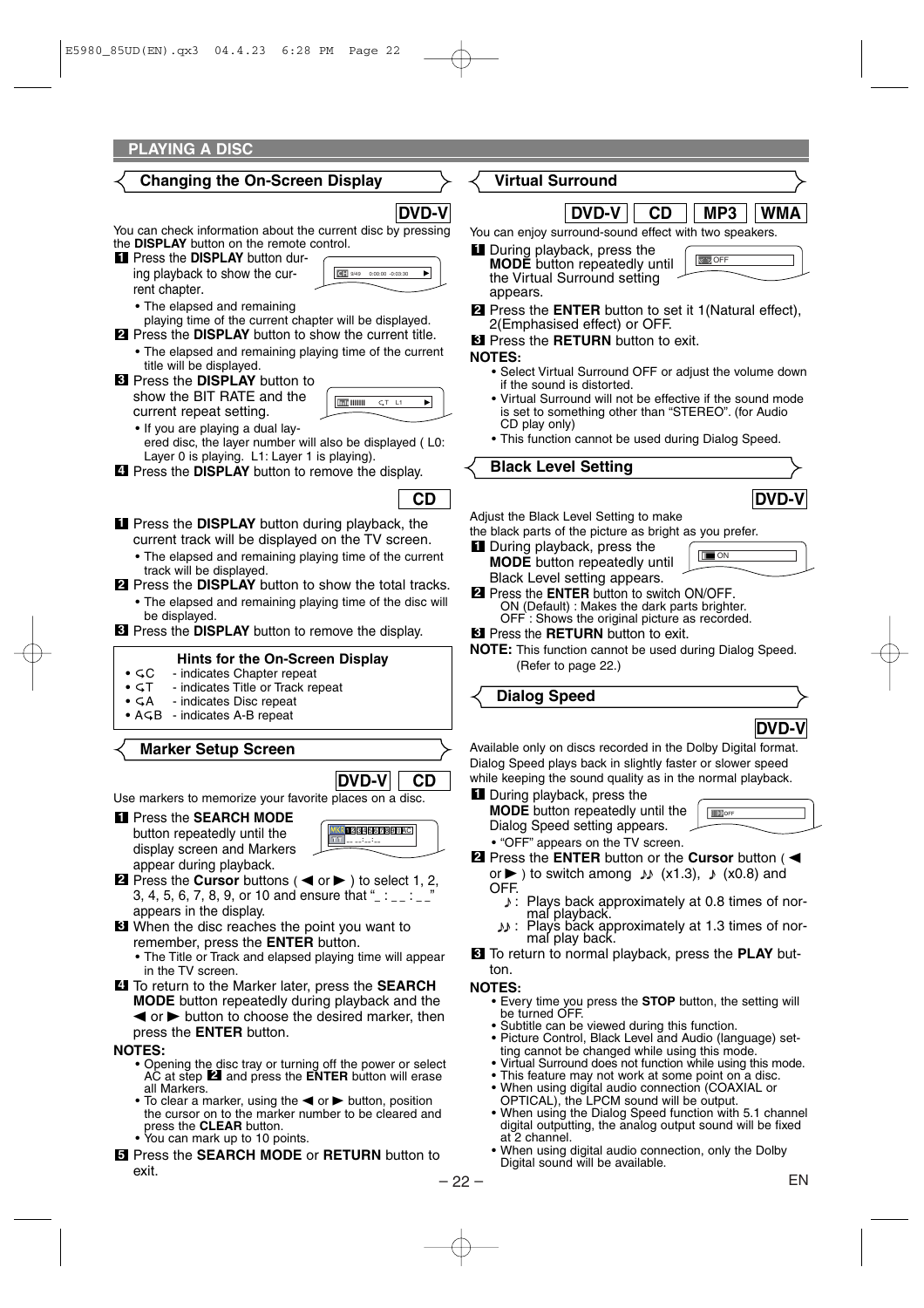#### **DVD SETUP**

In Setup menu, QUICK mode, CUSTOM mode and INITIALISE mode (Refer to pages 23 and 24) are available. QUICK mode consists of the setting menus often needed, and you can make all settings required in CUSTOM mode. You can make the settings of the items with **QUICK** mark in QUICK mode.

#### **Language Setting**

- Language options are not available with some discs.
- **1** Press the **SETUP** button in STOP mode.
- **2** Press the **Cursor** buttons (< or > to select CUS-TOM, then press the **ENTER** button. • CUSTOM mode will appear.
- **8** Press the **Cursor** buttons (<  $or \blacktriangleright$  ) to select LANGUAGE, then press the **ENTER** button to confirm.

![](_page_22_Picture_7.jpeg)

- **4** Press the **Cursor** buttons ( $\triangle$  or  $\blacktriangledown$  ) to select the below items, then press the **ENTER** button.
- **DIALOG (Default : ORIGINAL)** • Sets the audio language.

#### **SUBTITLE (Default : OFF)** • Sets the subtitle language.

- **DISC MENU (Default : ENGLISH)**
- Sets the language for DVD Menu.

#### **OSD**

#### **(Default : ENGLISH) QUICK**

- Sets the language for the On-Screen display.
- $\overline{5}$  Press the **Cursor** buttons ( $\triangle$  or  $\overline{v}$ ) to select a setting, then press the **ENTER** button.
	- If OTHER is selected in the DIALOG, SUBTITLE or DISC MENU screen, press four-digit number to enter the code for the desired language. (Refer to the language code list on page 25).
	- Only the languages supported by the disc can be selected.

#### Press the **SETUP** button to exit. **6**

#### **NOTE:**

• Language Setting for DIALOG and SUBTITLE is not available with some discs. Then use the **AUDIO** and **SUBTITLE** buttons. Details are on page 21.

#### **Display Setting**

You can change certain aspects of the DVD display screens, on-screen messages and the display panel on the front of the DVD player.

- Press the **SETUP** button in STOP mode. **1**
- **2** Press the **Cursor** buttons (< or  $\blacktriangleright$  ) to select CUSTOM, then press the **ENTER** button. • CUSTOM mode will appear.

| <b>DISPLAY</b>                                                                                                            |
|---------------------------------------------------------------------------------------------------------------------------|
| 4:3 LETTER BOX<br><b>TV ASPECT</b><br>ALITO<br>STILL MODE<br>ANGLE ICON<br>ON<br>ALITO POWER OFF ON<br>PROGRESSIVE<br>OFF |
| PANEL DISPLAY RRIGHT                                                                                                      |

DISPLAY TV ASPECT 4:3 LETTER BOX 4:3 PAN & SCAN 16:9 WIDE

 $\bullet$  Deformation

 $\blacksquare$  Press the **Cursor** buttons ( $\blacktriangleleft$ or $\blacktriangleright$  ) to select DISPLAY, then press the **ENTER** button to confirm.

![](_page_22_Picture_28.jpeg)

## **TV ASPECT (Default : 4:3 LETTER BOX) QUICK**

- Press the **Cursor** buttons (A or  $\blacktriangledown$  ) for an item selection, then press the **ENTER** button.
- Select 4:3 LETTER BOX for a black bars appears on top and bottom of the screen.
- Select 4:3 PAN & SCAN for a full height picture with both sides trimmed.
- Select 16:9 WIDE if a wide-screen TV is connected to the DVD player.

#### **STILL MODE (Default : AUTO)**

- Press the **Cursor** buttons ( $\triangle$  or  $\blacktriangledown$  ) for an item selection (AUTO, FIELD, or FRAME), then press the **ENTER** button.
- This adjusts the resolution of pictures while in the still (PAUSE) mode.
- AUTO is normally selected (default).
- If you select FIELD, pictures in the still mode will be stabilised although they will be coarse due to little amount of data.
- If you select FRAME, pictures in the still mode will be highly defined although they will be blurred due to output of two fields at the same time.

#### **ANGLE ICON (Default : ON)**

• Press the **ENTER** button repeatedly to turn Angle mark ON or OFF.

![](_page_22_Picture_42.jpeg)

 $\Box$  the  $\sigma^*$ 

DISPLAY TV ASPECT 4:3 LETTER BOX STILL MODE AUTO ANGLE ICON \_\_\_\_\_\_ ON AUTO POWER OFF ON PROGRESSIVE OFF PANEL DISPLAY BRIGHT

G

#### **AUTO POWER OFF (Default : ON)**

- Press the **ENTER** button repeatedly to turn Auto Power Off ON or OFF.
- It will turn the DVD player to off automatically after 35 minutes of no use.

#### **PROGRESSIVE (Default: OFF)**

- $\bullet$  Press  $\triangle$  or  $\blacktriangledown$  to set PROGRES-SIVE to ON or OFF, then press the **ENTER** button.
- The setting will be effective when you exit the setup screen by pressing **SETUP**.
- When PROGRESSIVE is ON, "P.SCAN" appears on the DVD player's display after you exit the setup screen.
- The default setting is OFF.
- Refer to page 12 for more details.

#### **PANEL DISPLAY (Default : BRIGHT)**

- Press the **Cursor** buttons ( $\triangle$  or  $\blacktriangledown$ ) for an item select BRIGHT, DIMMER and AUTO, then press the **ENTER** button.
- When AUTO is selected, the display dims only during playback.

**5** Press the **SETUP** button to exit.

**NOTE:** • Be sure to press the **SETUP** button, or the setting will not work.

![](_page_22_Picture_58.jpeg)

![](_page_22_Picture_59.jpeg)

![](_page_22_Picture_62.jpeg)

**English**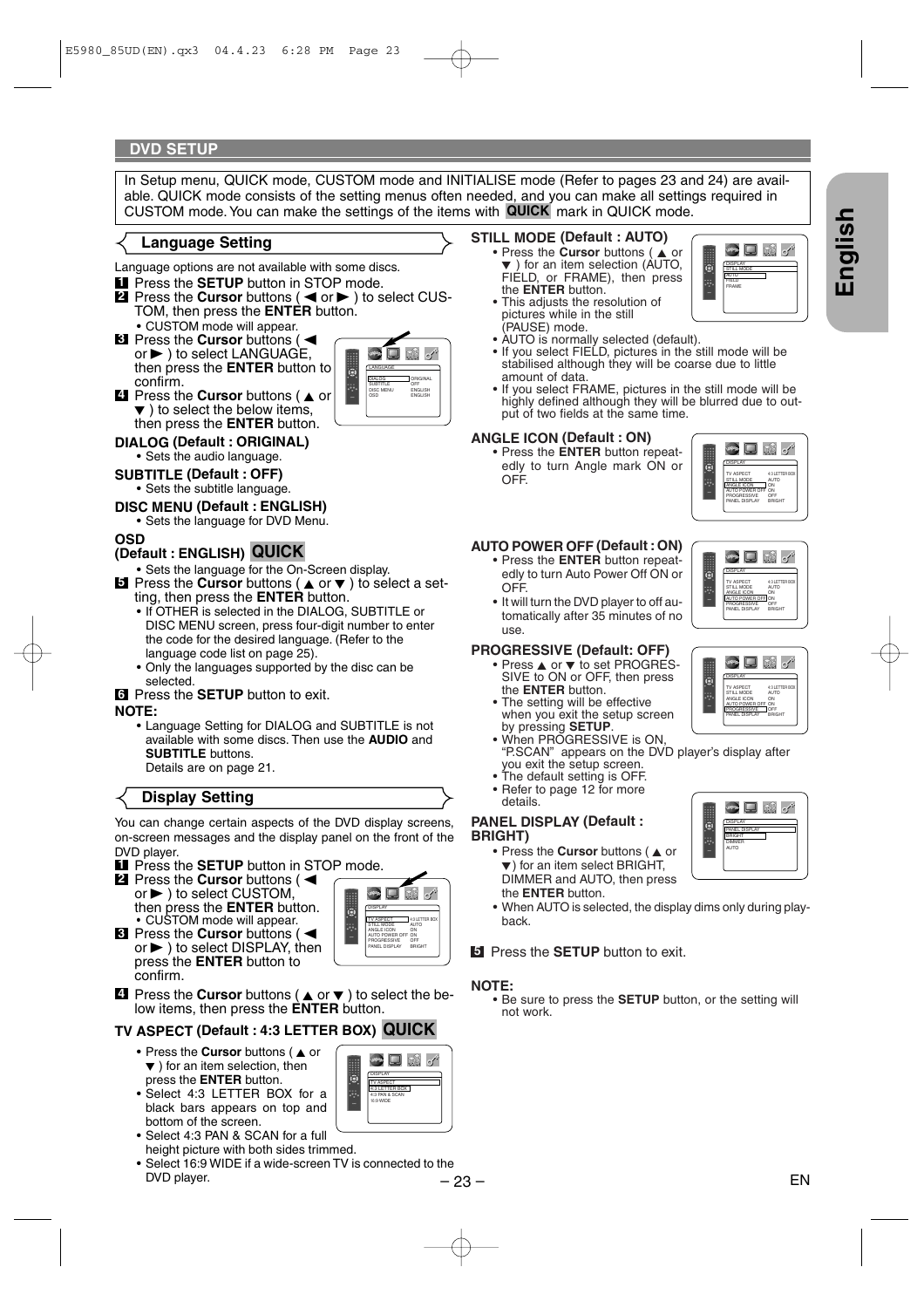#### **DVD SETUP**

#### **Audio Setting**

Choose the appropriate Audio settings for your equipment as it only affect during the playback of DVD discs of the DVD player.

- **1** Press the **SETUP** button in STOP mode.
- **2** Press the **Cursor** buttons (< or > ) to select CUSTOM, then press the **ENTER** button. • CUSTOM mode will appear.
- **8** Press the **Cursor** buttons (< or $\blacktriangleright$  ) to select AUDIO, then the **ENTER** button to confirm.

![](_page_23_Figure_6.jpeg)

 $\square$   $\mathbb{R}$  of

 $\bullet$  Defor

**4** Press the **Cursor** buttons ( $\triangle$ or  $\blacktriangledown$  ) button to select the below items, then press the **ENTER** button.

#### **DRC (Dynamic Range Control) (Default : ON)**

- To compress the range of sound volume.
- DRC function is available only on the discs that are recorded in the Dolby Digital format.

#### **LPCM SELECT (Default : OFF)**

- Set to ON when outputting in 48kHz.
- This function is available only on digital outputting of a disc recorded in 96 kHz.

When playing disc with copyright protection

• The sound will be down sampled at 48 kHz, even if you set to OFF.

#### **DOLBY DIGITAL (Default : ON) QUICK**

Set to ON when the player is connected to Dolby Digital decoder.<br>ON: Output by Dolby Digital.

- ON: Output by Dolby Digital.<br>OFF: Convert the Dolby Digital.
- Convert the Dolby Digital to PCM.

#### **DTS (Default : ON) QUICK**

ON: Output by DTS sound Set to ON when the unit is connected to DTS decoder. OFF: No DTS sound will be output.

![](_page_23_Picture_22.jpeg)

ON<br>OFF LPCM SELECT OFF DOLBY DIGITAL | ON DTS ON

 $\bullet$   $\Box$   $\circ$ 

AUDIO

AUDIO

AUDIO DRC ON LPCM SELECT OFF DOLBY DIGITAL ON DTS ON

#### **5** Press the **SETUP** button to exit.

#### **Ratings Control**

Ratings Control limits playback of discs with unsuitable audience ratings. A 4-digit password established by the user will unlock the parental lock.

This feature allows you to prevent discs with objectionable scenes from being played by your children.

#### **RATING LEVEL**

Rating Level allows you to set the rating level of your DVD discs. Playback will stop if the disc's ratings exceed the level you set.

- Press the **SETUP** button in STOP mode. **1**
- Press the **Cursor** buttons (<a> or</a> >>>> to select CUS-TOM, then press the **ENTER** button. **2**
- $\blacksquare$  Press the **Cursor** buttons ( $\blacktriangleleft$  or  $\blacktriangleright$ ) to select RAT-INGS, then press the **ENTER** button.

#### Press the **Numeric** buttons to enter your 4-digit **4** password.

• When doing this for the first time, enter any 4-digit number by pressing the **Numeric** buttons (except for 4737), then press the **ENTER** button. That number will be used as the password from the second time onward. Record your password in case you forget it.

![](_page_23_Picture_34.jpeg)

- If you forget the password, press **4**, **7**, **3**, **7**. The original password will be cleared and parental levels will be set to "ALL". Enter a new 4-digit password, then press the **ENTER** button.
- **E** Press the **Cursor** buttons ( $\triangle$

or  $\blacktriangledown$  ) to select RATING LEV-EL, then press the **ENTER** button.

![](_page_23_Picture_38.jpeg)

 $\blacksquare$ 

RATINGS RATING LEVEL ALL 8 7 [NC-17] 6 [R] 5 4 [PG13]  $3 \overline{[P \text{G}]}$   $\qquad \qquad \blacktriangledown$ 

#### **6** Press the **Cursor** buttons ( $\triangle$ or  $\blacktriangledown$  ) to select the desired level, then press the **ENTER** button.

Press the **SETUP** button to exit. **7**

#### **NOTE:**

• This function may not work on some DVDs. Be sure if the RATINGS operates in the way you have set.

#### **To Change the Password:**

- 1) Follow the steps  $\blacksquare$  to  $\blacksquare$  above.
- 2) Press the **Cursor** buttons ( $\triangle$  or  $\blacktriangledown$ ) to select "CHANGE", then press the **ENTER** button.
- 3) Enter a new 4-digit password, then press the **ENTER** button.
- 4) Press the **SETUP** button to exit.

#### **IF YOU FORGET THE PASSWORD**

**1** Press **4**, **7**, **3**, **7** at step **4 1** 

• Password will be cleared and rating level will be set to ALL. **2** Repeat steps **5 7** to re-establish the parental lock.

#### **CONTROL LEVELS**

- **ALL**
	- Parental lock is cancelled. • **Level 8**
		- DVD software of any grade (adult/general/children) can be played back.
	- **Levels 7 to 2** Only DVD software intended for general use and children can be played back.
- **Level 1**

Only DVD software intended for children can be played back, with those intended for adult and general use prohibited.

**Returning all selections of SETUP (except for RATINGS) to their default settings**

This allows you to return all selections of SETUP (except for RATINGS) to their default settings.

- **1** Press the **SETUP** button in STOP mode.
- **2** Press the **Cursor** buttons ( < or  $\blacktriangleright$  ) to select INI-TIALIZE, then press the **ENTER** button.
- **8** Press the **Cursor** buttons (▲ or ▼) to select YES, then press the **ENTER** button.
- Press the **SETUP** button to exit. **4**
- 

![](_page_23_Picture_68.jpeg)

**NOTE:** • When you cancel to INITIALIZE at step **8**, select NO.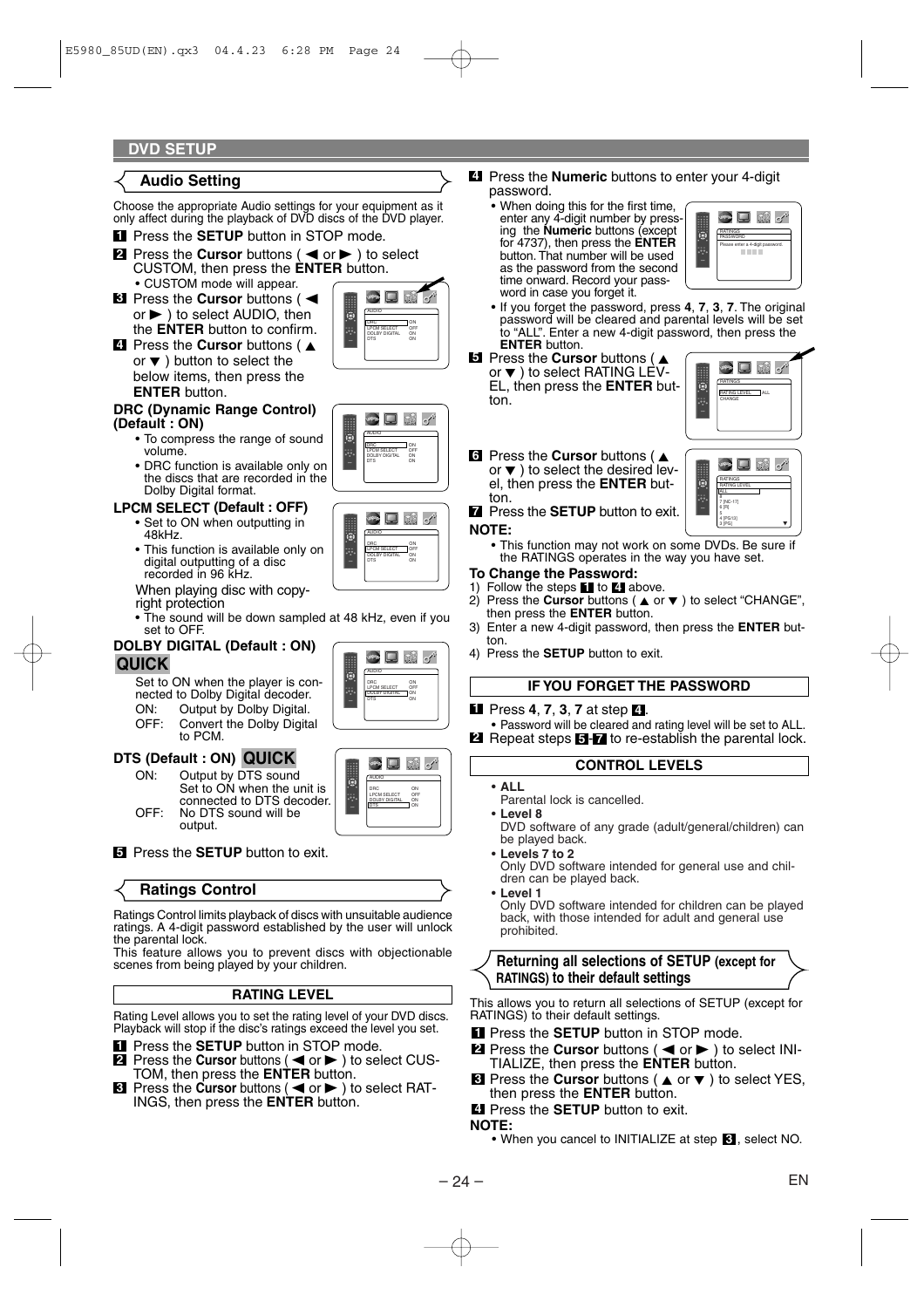#### **DVD SETUP**

| Language        | Code | Language        | Code | Language            | Code | Language      | Code |
|-----------------|------|-----------------|------|---------------------|------|---------------|------|
| $A-B$           |      | Frisian         | 5271 | Malay               | 5965 | Somali        | 6561 |
| Abkhazian       | 4748 | Galician        | 5358 | Malayalam           | 5958 | Spanish [SPA] | 5165 |
| Afar            | 4747 | Georgian        | 5747 | Maltese             | 5966 | Sundanese     | 6567 |
| Afrikaans       | 4752 | German [GER]    | 5051 | Maori               | 5955 | Swahili       | 6569 |
| Albanian        | 6563 | Greek [GRE]     | 5158 | Marathi             | 5964 | Swedish [SWE] | 6568 |
| Amharic         | 4759 | Greenlandic     | 5758 | Moldavian           | 5961 | т             |      |
| Arabic          | 4764 | Guarani         | 5360 | Mongolian           | 5960 | Tagalog       | 6658 |
| Armenian        | 5471 | Gujarati        | 5367 | Nauru               | 6047 | Tajik         | 6653 |
| Assamese        | 4765 | Hausa           | 5447 | Nepali              | 6051 | Tamil         | 6647 |
| Aymara          | 4771 | Hebrew          | 5569 | Norwegian [NOR]     | 6061 | Tatar         | 6666 |
| Azerbaijani     | 4772 | Hindi           | 5455 | O-R                 |      | Telugu        | 6651 |
| Bashkir         | 4847 | Hungarian [HUN] | 5467 | Occitan             | 6149 | Thai          | 6654 |
| <b>Basque</b>   | 5167 | I-K             |      | Oriya               | 6164 | Tibetan       | 4861 |
| Bengali; Bangla | 4860 | Icelandic [ICE] | 5565 | Oromo(Afan)         | 6159 | Tigrinya      | 6655 |
| Bhutani         | 5072 | Indonesian      | 5560 | Panjabi             | 6247 | Tonga         | 6661 |
| Bihari          | 4854 | Interlingua     | 5547 | Pashto; Pushto      | 6265 | Tsonga        | 6665 |
| <b>Bislama</b>  | 4855 | Interlingue     | 5551 | Persian             | 5247 | Turkish [TUR] | 6664 |
| <b>Breton</b>   | 4864 | Inupiak         | 5557 | Polish              | 6258 | Turkmen       | 6657 |
| Bulgarian       | 4853 | Irish [IRI]     | 5347 | Portuguese [POR]    | 6266 | Twi           | 6669 |
| <b>Burmese</b>  | 5971 | Italian [ITA]   | 5566 | Quechua             | 6367 | $U-Z$         |      |
| Byelorussian    | 4851 | Japanese [JPN]  | 5647 | Rhaeto-Romance      | 6459 | Ukrainian     | 6757 |
| $C-E$           |      | Javanese        | 5669 | Romanian [RUM]      | 6461 | Urdu          | 6764 |
| Cambodian       | 5759 | Kannada         | 5760 | Russian [RUS]       | 6467 | <b>Uzbek</b>  | 6772 |
| Catalan         | 4947 | Kashmiri        | 5765 | s                   |      | Vietnamese    | 6855 |
| Chinese [CHI]   | 7254 | Kazakh          | 5757 | Samoan              | 6559 | Volapuk       | 6861 |
| Corsican        | 4961 | Kinyarwanda     | 6469 | Sangho              | 6553 | Welsh         | 4971 |
| Croatian        | 5464 | Kirghiz         | 5771 | Sanskrit            | 6547 | Wolof         | 6961 |
| Czech           | 4965 | Kirundi         | 6460 | <b>Scots Gaelic</b> | 5350 | Xhosa         | 7054 |
| Danish [DAN]    | 5047 | Korean [KOR]    | 5761 | Serbian             | 6564 | Yiddish       | 5655 |
| Dutch [DUT]     | 6058 | Kurdish         | 5767 | Serbo-Croatian      | 6554 | Yoruba        | 7161 |
| English [ENG]   | 5160 | $L-N$           |      | Sesotho             | 6566 | Zulu          | 7267 |
| Esperanto       | 5161 | Laothian        | 5861 | Setswana            | 6660 |               |      |
| Estonian        | 5166 | Latin           | 5847 | Shona               | 6560 |               |      |
| F-H             |      | Latvian;Lettish | 5868 | Sindhi              | 6550 |               |      |
| Faroese         | 5261 | Lingala         | 5860 | Singhalese          | 6555 |               |      |
| Fiji            | 5256 | Lithuanian      | 5866 | Siswat              | 6565 |               |      |
| Finnish [FIN]   | 5255 | Macedonian      | 5957 | Slovak              | 6557 |               |      |
| French [FRE]    | 5264 | Malagasy        | 5953 | Slovenian           | 6558 |               |      |
|                 |      |                 |      |                     |      |               |      |

If you choose a Language that has a 3-letter language code, the code will be displayed every time you change the Audio or Subtitle language setting on page 21. If you choose any other languages, '---' will be displayed instead. (3-letter language code is written in bracket.)

#### **MAINTENANCE**

#### **Cleaning the Cabinet**

• Use a soft cloth slightly moistened with a mild detergent solution. Do not use a solution containing alcohol, spirits, ammonia or abrasives.

#### **Cleaning Discs**

- When a disc becomes dirty, clean it with a cleaning cloth. Wipe the disc from the center out. Do not wipe in a circular motion.
- Do not use solvents such as benzine, thinner, commercially available cleaners, detergent, abrasive cleaning agents or antistatic spray intended for analogue records.

#### **Cleaning the disc lens**

• If the player still does not perform properly when it is operated while referring to the relevant sections and to "TROU-BLESHOOTING GUIDE" in this Operating Instruction, the laser optical pickup unit may be dirty. Consult your dealer or an Authorised Service Center for inspection and cleaning of the laser optical pickup unit.

#### **Disc Handling**

- Use discs which have the following logos on them.
- (Optical audio digital discs.)
- Handle the discs so that fingerprints and dust do not adhere to the surfaces of the discs.
- Always store the disc in its protective case when it is not used.
- Note that discs with special shapes (heart-shaped discs, octagonal discs, etc.) cannot be played on the this product. Do not attempt to play such discs, as they may damage the player.

![](_page_24_Picture_17.jpeg)

![](_page_24_Picture_18.jpeg)

![](_page_24_Picture_19.jpeg)

![](_page_24_Picture_20.jpeg)

![](_page_24_Picture_21.jpeg)

![](_page_24_Picture_22.jpeg)

![](_page_24_Picture_23.jpeg)

![](_page_24_Picture_24.jpeg)

![](_page_24_Picture_25.jpeg)

![](_page_24_Picture_26.jpeg)

#### **Make your contribution to the environment!!!**

- Used up batteries do not belong in the dust bin.
- You can dispose of them at a collection point for used up batteries or special waste. Contact your council for details.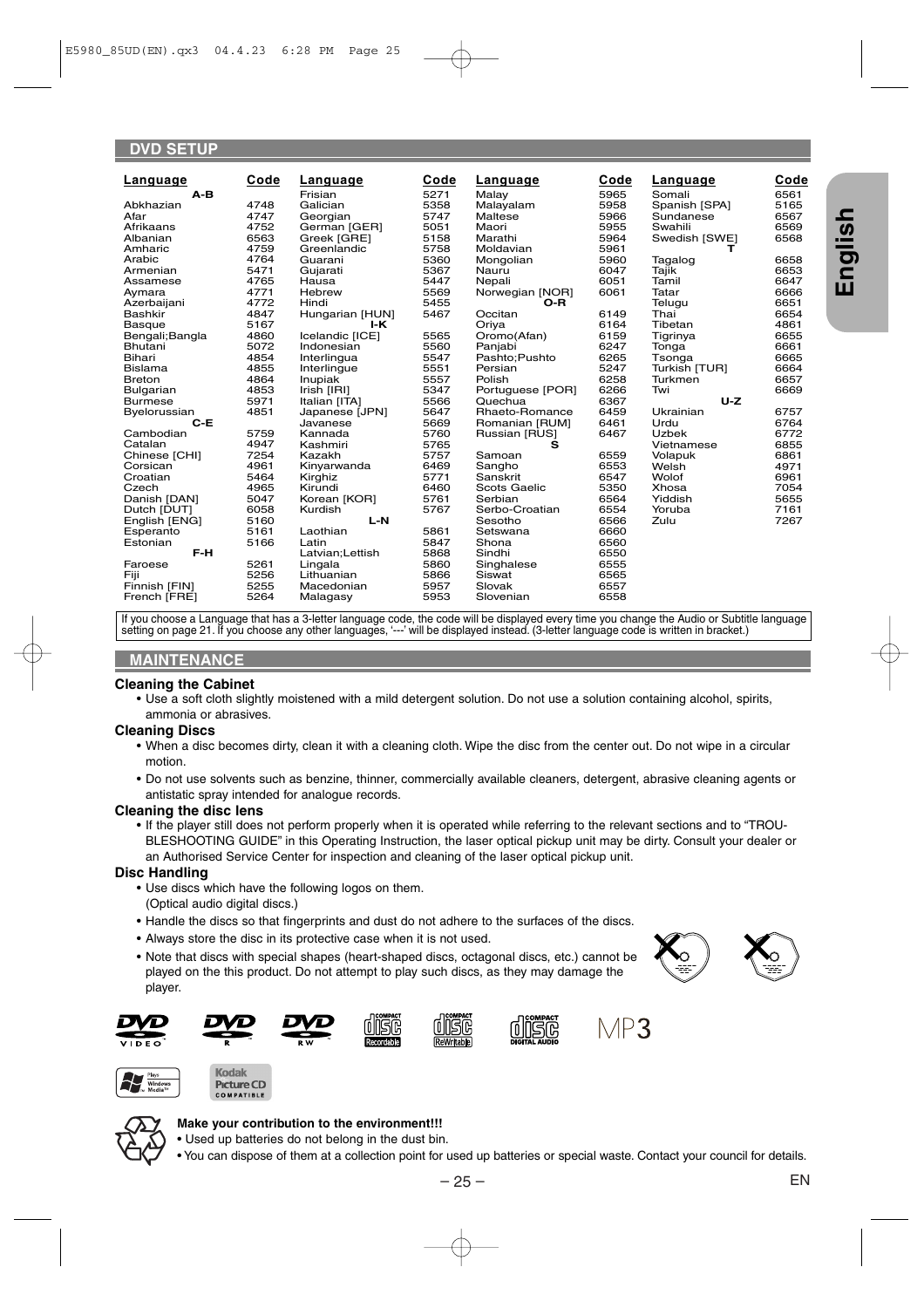If the DVD player does not perform properly when operated as instructed in this Operating Instruction, check the player, consulting the following checklist.

| Problem                                            | <b>Solution</b>                                                                                 |
|----------------------------------------------------|-------------------------------------------------------------------------------------------------|
| No power                                           | -Check if the AC power cord is properly connected.                                              |
|                                                    | -Unplug the outlet once, and wait for 5-10 seconds and then plug it in                          |
|                                                    | again                                                                                           |
| No sound or picture                                | -Check if the TV is switched on.                                                                |
|                                                    | -Check the video connection                                                                     |
|                                                    | -Check the VIDEO/AUDIO cable connections to the TV                                              |
|                                                    | (See Connecting to a TV)                                                                        |
|                                                    | -Check if the INTERLACE/PROGRESSIVE mode is set correctly accord-                               |
|                                                    | ing to your TV. See page 23.                                                                    |
| <b>Distorted picture</b>                           | -Sometimes a small amount of picture distortion may appear.                                     |
|                                                    | This is not a malfunction.                                                                      |
|                                                    | -Connect the player directly to the TV.                                                         |
| Completely distorted picture or                    | -Connect DVD player directly to the TV.                                                         |
| black/white picture with DVD                       | -Make sure the disc is compatible with the DVD player.                                          |
| No sound or distorted sound                        | -Adiust the volume.                                                                             |
|                                                    | -Check that the speakers are connected correctly.                                               |
| No audio at digital output                         | -Check the digital connections.                                                                 |
|                                                    | -Check if the audio format of the selected audio language matches                               |
|                                                    | your receiver capabilities.                                                                     |
| No DTS audio output                                | -Use a DIGITAL AUDIO OUT jack when outputting the DTS audio.                                    |
| <b>Picture freezes momentarily</b>                 | -Check the disc for fingerprints/scratches and                                                  |
| during playback                                    | clean with a soft cloth wiping from center to edge.                                             |
|                                                    | -Clean the disc<br>-Clean the disc                                                              |
| Disc can't be played                               |                                                                                                 |
|                                                    | -Ensure the disc label is facing up.<br>-Check if the disc is defective by trying another disc. |
|                                                    | -Cancel the parental lock or change the control level.                                          |
|                                                    | -Insert a correct disc that plays on this player.                                               |
| No return to start-up screen when                  | -Reset the player by switching the player off, then on again.                                   |
| disc is removed                                    |                                                                                                 |
| The player does not respond to                     | -Aim the remote control directly at the sensor on the front of the player.                      |
| the remote control                                 | -Reduce the distance to the player.                                                             |
|                                                    | -Replace the batteries in the remote control.                                                   |
|                                                    | -Re-insert the batteries with their polarities $(+/-$ signs) as indicated.                      |
| Buttons do not work or player stops                | -To completely reset the player, unplug the AC                                                  |
| responding                                         | cord from the AC outlet for 5-10 seconds.                                                       |
| Player does not respond to some                    | -Operations may not be permitted by the disc.                                                   |
| operating commands during playback                 | Refer to the instructions of the disc.                                                          |
| DVD player cannot read                             | -Use a commonly available cleaning CD/DVD to                                                    |
| <b>CDs/DVDs</b>                                    | clean the lens before sending the DVD player for repair.                                        |
| Angle does not switch                              | -The angle cannot be switched for DVDs which do not contain                                     |
|                                                    | multiple angles. In some cases multiple angles are only recorded                                |
|                                                    | for specific scenes.                                                                            |
| Playback does not start when the title is selected | -Check the "RATINGS" setting.                                                                   |
| The password for rating level has been forgotten   | -Enter the default password "4737", then your forgotten password                                |
|                                                    | will be cleared                                                                                 |

#### **NOTES:**

- Some functions are not available in specific modes, but this is not a malfunction. Read the description in this Operating Instruction for details on correct operations.
- Playback from a desired track and random playback are not available during program playback.
- Some functions are prohibited on some discs.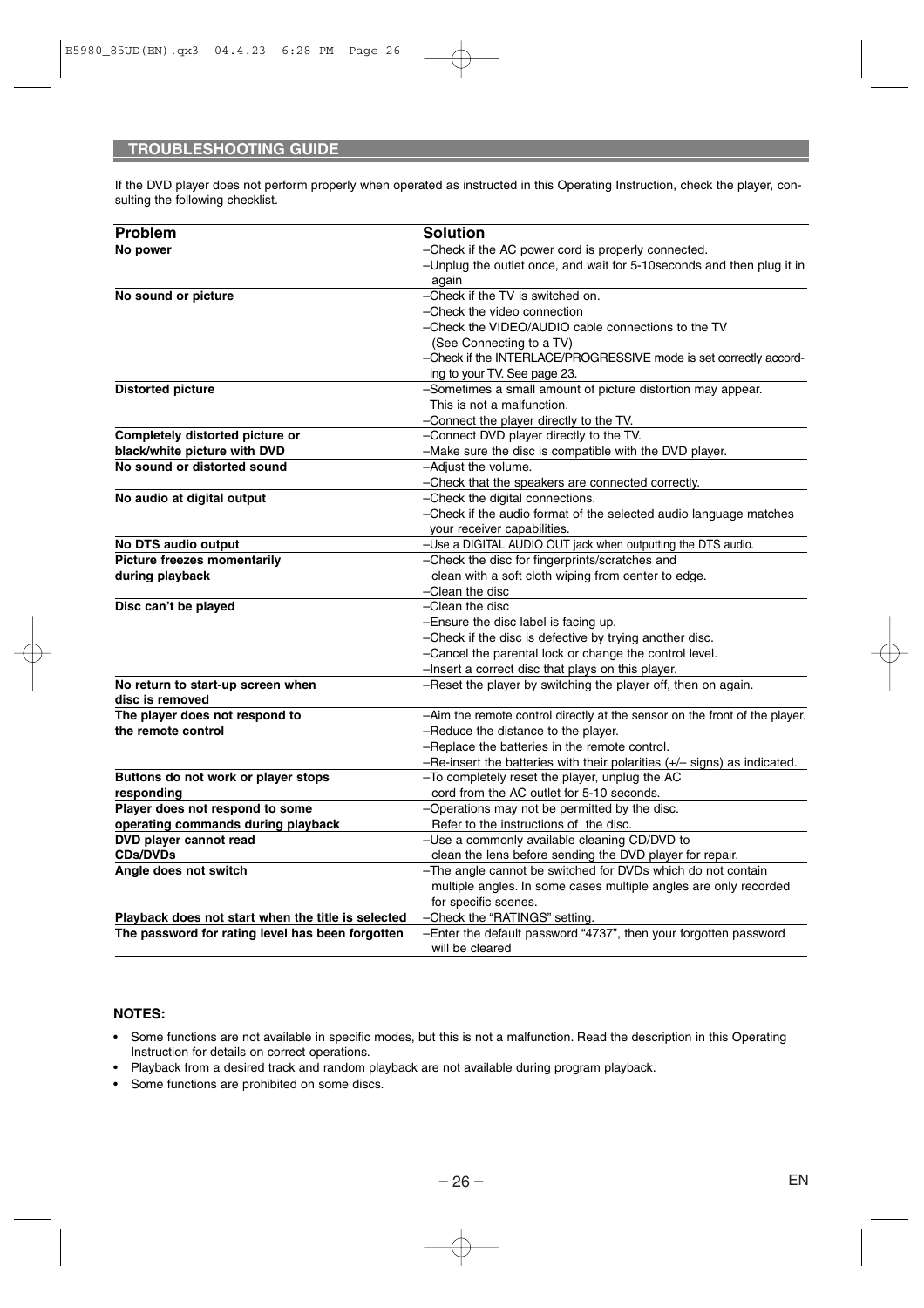#### **SIGNAL SYSTEM**

NTSC colour

#### **APPLICABLE DISCS** (1) DVD-Video Discs

1-layer 12cm single-sided discs, 2-layer 12cm single-sided discs, 2-layer 12cm double-sided discs (1 layer per side) 1-layer 8cm single-sided discs, 2-layer 8cm single-sided discs, 2-layer 8cm double-sided discs (1 layer per side)

- (2) DVD-R/DVD-RW
- (3) Compact discs (CD-DA) 12cm discs, 8cm discs
- (4) CD-R/CD-RW

#### **S-VIDEO OUTPUT**

Y output level: 1Vp-p (75Ω/ohms) C output level: 0.286Vp-p Output connectors: S connectors, 1 set

#### **VIDEO OUTPUT**

Output level: 1Vp-p (75Ω/ohms) Output connector: Pin jacks, 1 set

#### **COMPONENT OUTPUT**

Y output level: 1Vp-p (75Ω/ohms) PB/CB output level: 0.7Vp-p (75Ω/ohms) PR/CR output level: 0.7Vp-p (75Ω/ohms) Output connector: Pin jacks, 1 set

#### **AUDIO OUTPUT**

Output level: 2Vrms 2 channel (L, R) output connector: Pin jack, 1 set

#### **AUDIO OUTPUT PROPERTIES**

#### (1) Frequency response

|                                                 | 1 DVDs (linear PCM) : 4Hz to 22kHz (48 kHz sampling) |
|-------------------------------------------------|------------------------------------------------------|
|                                                 | : 4Hz to 44kHz (96 kHz sampling)                     |
| 2 CDs                                           | : $4Hz$ to $20kHz$                                   |
| (2) S/N ratio                                   | : 115dB                                              |
| (3) Total harmonic distortion : 1kHz CD: 0.004% |                                                      |
| (4) Dynamic range                               | : DVD: 100dB                                         |
|                                                 | 98dB<br>CD:                                          |

#### **DIGITAL AUDIO OUTPUT**

Optical digital output: Optical connector, 1 set Coaxial digital output: Pin jack, 1 set

#### **POWER SUPPLY**

AC 120V, 60Hz

#### **POWER CONSUMPTION**

10W (Standby: 0.9W)

#### **MAXIMUM EXTERNAL DIMENSIONS**

W: 17-3/32" (435mm) H: 2-61/64" (75mm) D: 8-21/32" (220mm) (including protruding parts)

#### **MASS**

4.19 lbs (1.9 kg)

#### **REMOTE CONTROL UNIT**

RC-982 Infrared pulse type Supply: DC 3V, 2 R6P/AA batteries